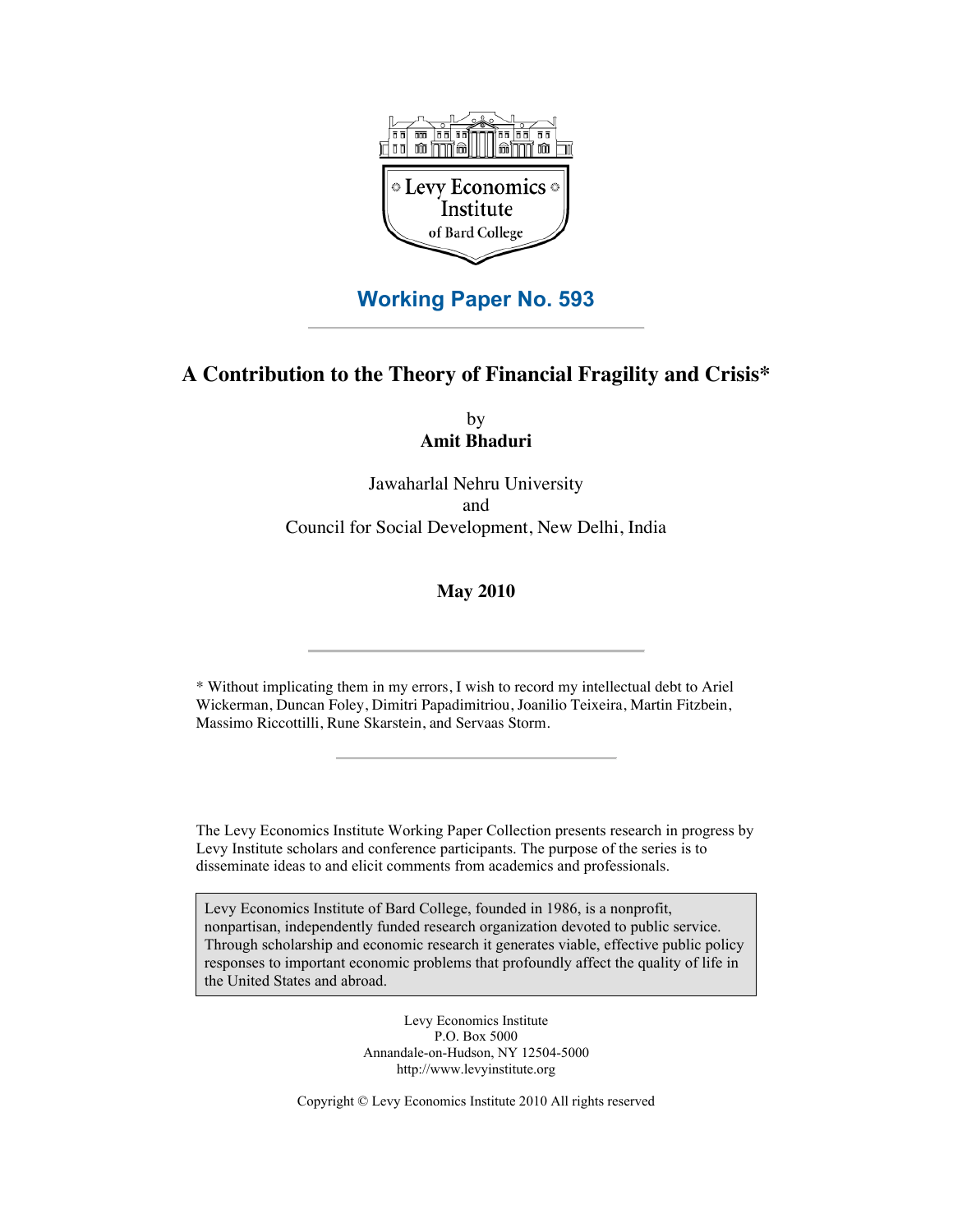### **ABSTRACT**

The paper examines three aspects of a financial crisis of domestic origin. The first section studies the evolution of a debt-financed consumption boom supported by rising asset prices, leading to a credit crunch and fluctuations in the real economy, and, ultimately, to debt deflation. The next section extends the analysis to trace gradual evolution toward Ponzi finance and its consequences. The final section explains the link between the financial and the real sector of the economy, pointing to an inherent liquidity problem. The paper concludes with comments on the interactions between the three aspects.

**Keywords:** Capital Gains; Consumer Debt; Debt-driven Fluctuations; Effective Demand; Financial Fragility; Liquidity Preference

**JEL Classifications:** D84, E12, E21, E32, E41, E44, E51, G12, G18, G24, N22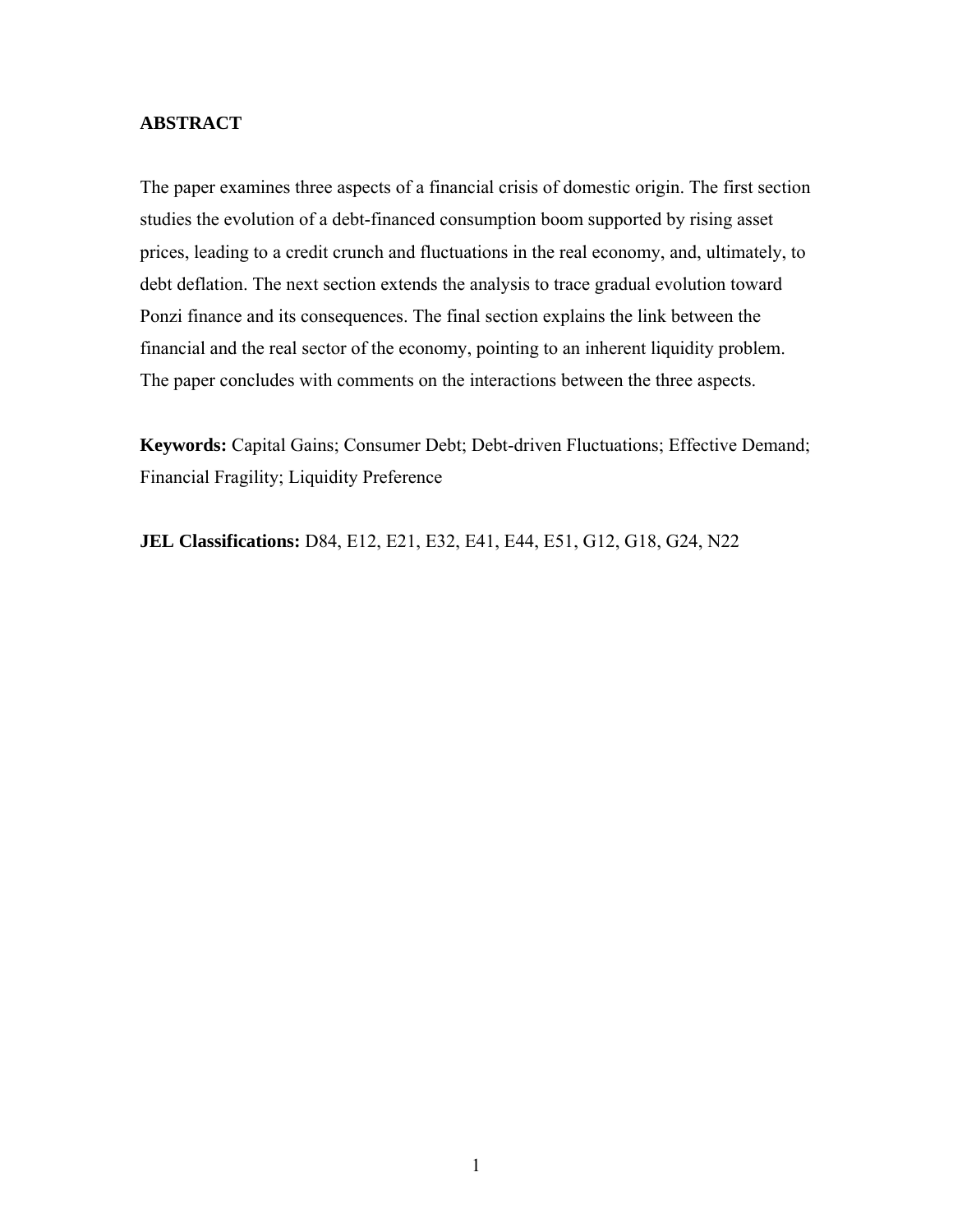### **I. INTRODUCTION**

 $\overline{a}$ 

Each financial crisis reminds one of the saying of an ancient Greek philosopher, "It is never possible to step into the same river twice" (Heraclitus, circa 544 B.C). Yet the everchanging river has some relatively unchanging attributes that make it possible to recognize it as the same river. Each financial crisis, too, has recurring features that remain similar, along with its own historical specificities that make each crisis different. The purpose of theory is to isolate these necessary characteristics, even if they might not be sufficient to adequately describe any particular crisis. Formal models are not historically accurate, but try to isolate the central mechanism that precipitates many financial crises.

At least two features typically recur in a crisis. The first is loss of confidence, either in or by the financial sector. Since the system of credit money and the entire edifice of financial institutions function largely on the basis of mutual confidence among the players in the market, this leads to abrupt changes in lenders' behavior as the proximate cause of the crisis. The second feature is the transmission of the crisis from the financial to the real economy through aggregate demand. In usual Keynesian analysis this typically operates through a sudden decline in real investment. However, at least in the recent financial crisis (starting in 2007), it seems the fragility of private consumption played the more crucial role. Thus, for simplicity of exposition we focus mostly on greater consumption expenditure sustained by rising asset prices (including housing) to examine the pattern of interaction between financial fragility and aggregate demand.<sup>1</sup>

Section II of the paper outlines a schematized model that explains how capital gains might drive debt-financed consumption expenditure resulting in fluctuations in both output and debt. Section III extends the argument to show how similarly fluctuating patterns prevail under more plausible assumptions about lending behavior of financial firms and banks, which takes into account borrowers' ability to meet debt obligations from their current income. A simplified one-period version of Ponzi finance is postulated

<sup>&</sup>lt;sup>1</sup> Evidence accumulated (especially from the United States) on how debt-financed consumption expenditure becomes fragile over time. Despite some commentators sounding early warnings, this process continued unabated (see, for example, Baker [2006]; Campbell and Cocco [2006]; Dayan and Maki [2000]; Maki and Palumbo [2001]; Godley [2001 and 2002]; Gross [2004]).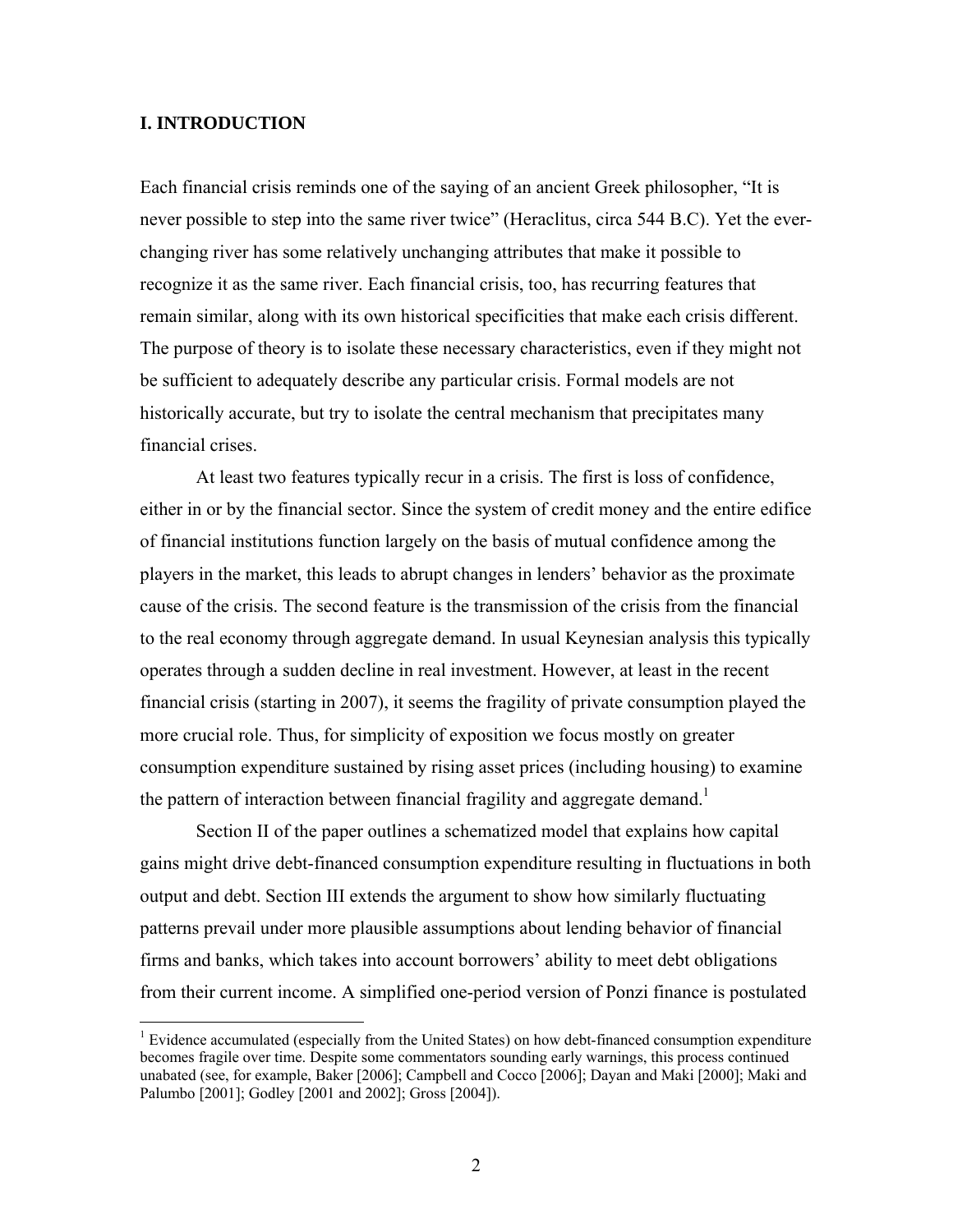to set the limit in this case. Section IV sets the argument in the context of financial fragility arising from increasing internal liquidity problems faced by the financial system itself. Its "fragility" is an expression of its inability to cope with the challenges of even relatively small, unanticipated defaults by means of the liquidity available within the system, leading to a reinterpretation of the Keynesian liquidity preference. In the present context it relates more to financial firms than to the general public (i.e., households and firms in the real sector). Section V concludes by bringing together different aspects of the argument. It explains how recurring liquidity problems and loss of confidence arise as a surface phenomenon of the deeper, evolving relationship between the financial and the real sector in developed-market economies. To avoid misunderstanding, it also comments on some additional complications that are important in many crises but not treated adequately in this paper.

# **II. A MODEL OF FLUCTUATIONS DRIVEN BY CAPITAL GAINS AND DEBT-FINANCED CONSUMPTION**

From the expenditure side, gross national product (GNP) consists of,

$$
GNP = Y = C + I + U \tag{1}
$$

Consumption, C, is assumed to be partly autonomous and partly induced by income. However, increases in wealth and the stock of inherited debt also influence the level of consumption, captured by,

$$
C = c_1 Y + c_2 (dW/dt) - c_3 \rho D + K_1,
$$
 (2)

with arbitrary constants  $c_1$ ,  $c_2$ ,  $c_3$  > 0;  $K_1$  = autonomous part of consumption; and W = wealth of the private consumers. Note that the wealth effect is shown as operating through rising asset values and capital gains, rather than the stock of wealth. $2$  While the

 $2^2$  The assumption of continued capital gains based on information provided by an "efficient" capital market was indeed the essence of the model of "great moderation." On this basis, the Federal Reserve System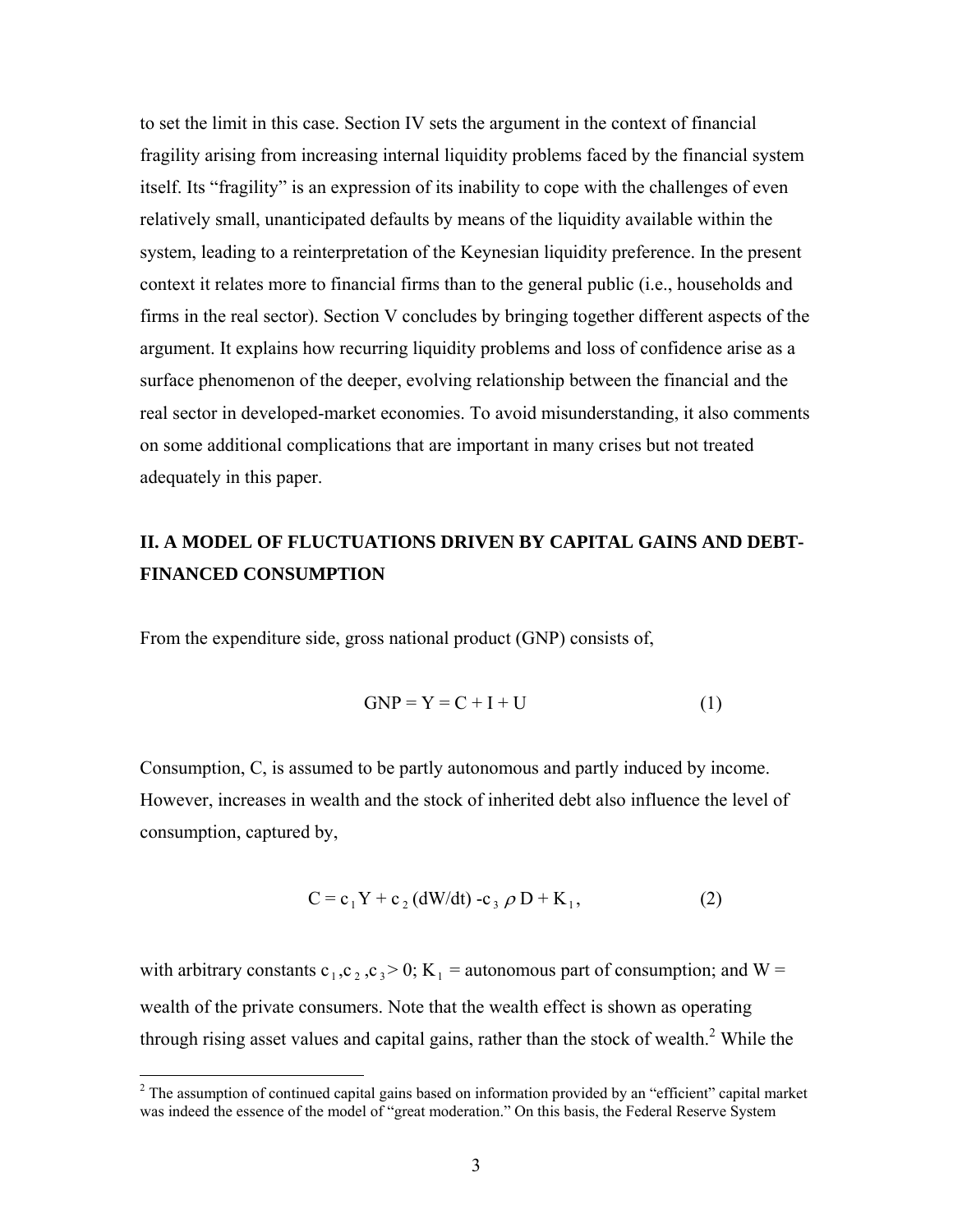conventional real balance effect depends on the stock wealth, the emphasis here is on the increase in wealth on the assumption (substantiated by recent experience) that both higher borrowing as well as lending are particularly facilitated by rising asset prices. Borrowers can meet their debt repayment obligations without difficulty from their capital gains, while the lenders also lend more leniently with a more comfortable balance sheet, caused by rising asset prices. The increase in wealth (dW/dt) occurs mostly through higher prices of assets (including housing and real estates). In a macroeconomic sense, this is notional increase in so far as it cannot be realized on a macro scale without setting off strong bearish tendencies in the market. However, on the micro scale, higher wealth makes each individual wealth owner more creditworthy in the eyes of the lending institutions, while simultaneously expanding the credit base of individual lending institutions through an increase in the value of their assets on their balance sheets. This results in the expansion of actual credit against notional capital gains. Nevertheless, the stock of inherited debt, D, exerts a negative influence on consumption through the repayment burden. With  $\rho$  as the repayment coefficient, this explains its negative sign in equation (2).

Persistent current account deficit (U) is covered by increased foreign debt (D<sub>F</sub>) as liabilities to foreigners denominated in the same currency, assumed to be a stable domestic currency. For simplicity of exposition we assume the current account deficit is partly autonomous  $(K_2)$  and the rest induced by net import as a function of GNP, i.e.

$$
U = (dDF/dt) = n1Y+K2, \t(3)
$$

where  $n_1$  >0 is the net import propensity.

Similarly, keeping the exposition simple, investment (I) is assumed to have an autonomous part  $(K_3)$  and the rest is induced by income,

 <sup>(</sup>Fed) refused to intervene in a situation of continuously rising asset (housing) prices and a consumption-led boom financed by rising indebtedness of households until the very end, which was marked by financial meltdown (staring around September 2007). This story is not unfamiliar. "... in the 1920s, convinced that skilled monetary management at the Federal Reserve and the rise of new professionally run investment trusts had reduced the riskiness of markets, Irving Fisher declared on 15 October that stock prices have reached 'what looks like a permanently high plateau.'" This was just before the Great Crash leading to the severest depression of the last century (Fox [2009a]; also Fox [2009b]).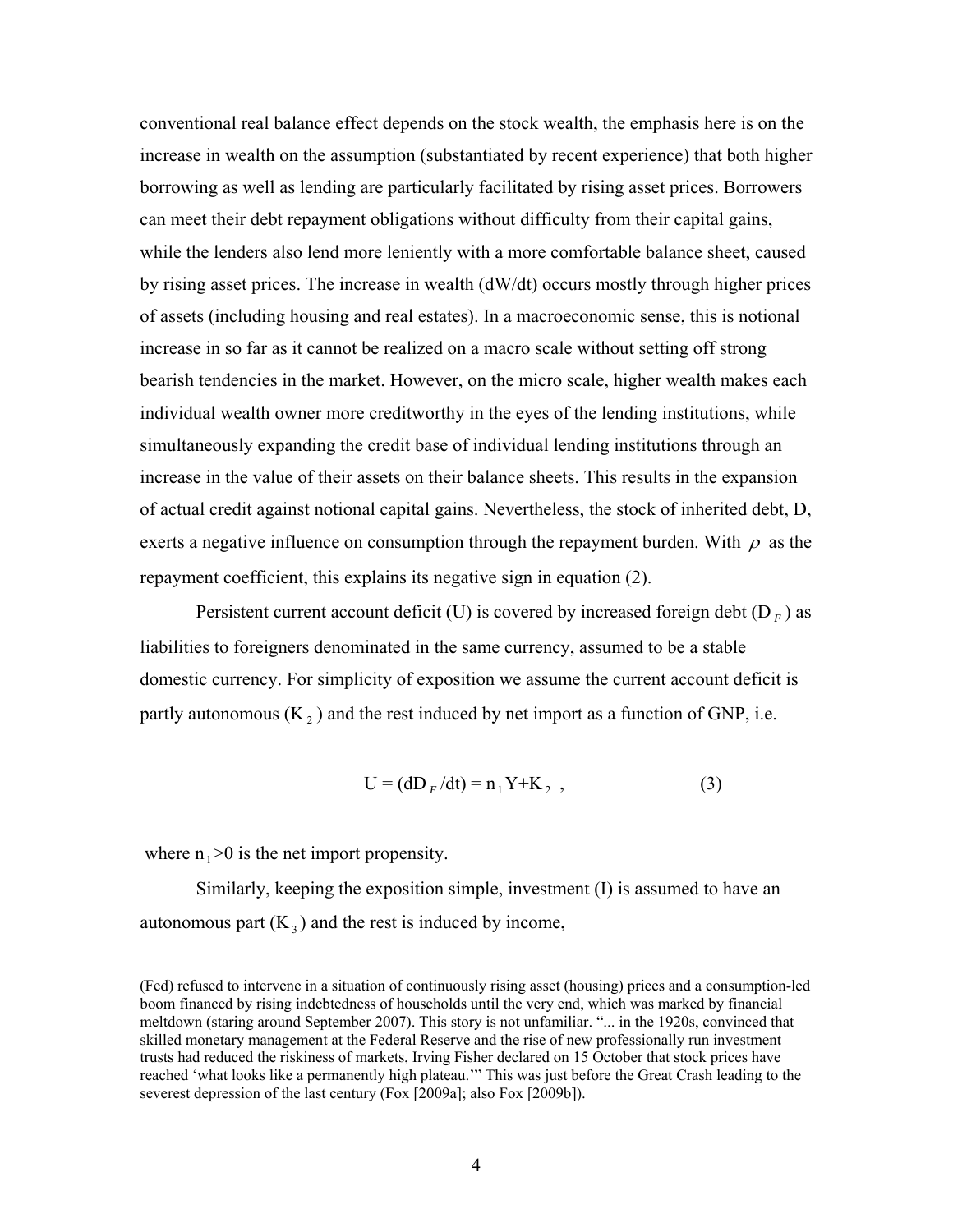$$
I = n_2 Y + K_3, n_2 > 0.
$$
 (4)

The critical feature of the debt-driven economy is a positive relation between increasing (notional) wealth and increasing (actual) debt-financed consumption. We assume (for expositional simplicity) strict proportionality,

$$
(dW/dt) = w(dD/dt), \tag{5}
$$

with w>0, a positive constant.

Using  $(2)$ ,  $(3)$ ,  $(4)$ , and  $(5)$  in  $(1)$ , we obtain the time behavior of Y, governed solely by the dynamics of the flow and stock of debt and an autonomous term, K, i.e.,

$$
Y = a(dD/dt) - mrD + mK,
$$
 (6)

where  $a=mc_2 w > 0$ ,  $r=c_3 \rho$ , and  $m = (1-c_1-n_1-n_2)^{-1} > 0$ ;  $K = (K_1 + K_2 + K_3) = an$ autonomous term, is assumed for simplicity to be a time-independent positive constant.

The transmission mechanism from debt to income generation in the real economy through effective demand is outlined by focusing first on a highly simplified case of lending behavior by financial institutions. We postulate that there is an arbitrarily given ceiling, E, to the stock of debt such that,

$$
(dD/dt) = A > 0 \text{ for } D < E \text{ and } (dD/dt) = 0 \text{ for } D = E. \tag{7}
$$

On these assumptions, with positive borrowing supported by a steady flow of debt at the constant rate  $A > 0$ , Y would be at its maximum value when debt repayment burden is at its minimum,  $D=0$ , to yield from (6):

$$
Y_{\text{max}} = aA + mK \quad \text{and} \quad D_{\text{min}} = 0 \tag{8}
$$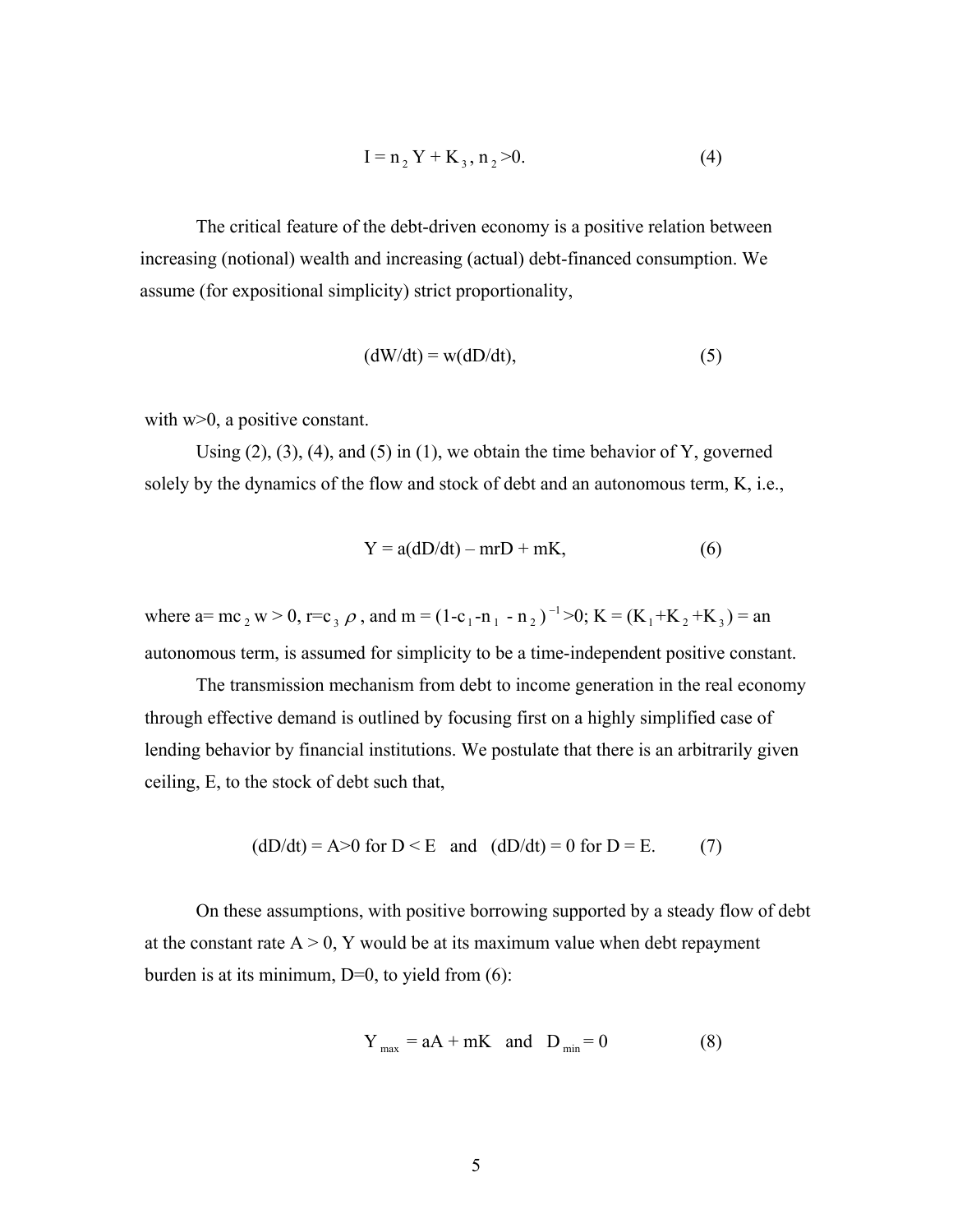On the other hand, a minimum value of Y is reached when debt repayment burden is at its maximum,

$$
Y_{min} = aA + mK - mr.E \text{ and } D_{max} = E
$$
 (9)

Under these assumptions, the economy fluctuates abruptly between the maximum and the minimum value of Y in a two-dimensional plane of the stock of debt (D) and income (Y). With the stock of debt initially assumed to be at zero,  $D_{min} = 0$ , Y starts at its maximum,  $Y_{\text{max}}$ , with no repayment burden of debt in (8). However, as the flow of debt continues at a steady rate, A, the stock of debt accumulates over time to reach the ceiling  $D_{\text{max}}$  = E over t<sub>1</sub> = (E/A) periods. At that maximum burden of repayment of debt, with debt at its ceiling, E, Y is reduced to its minimum value  $Y_{min}$  in (9) with an abrupt switching off of all lending according to (7).

 $Y_{\text{min}}$  in (9) marks the beginning of a recession, when the positive wealth effect also ceases due to the switching off of all credit flows to private consumers. However, the situation can get worse, because all lending stops at  $D = E$ , but the obligation for repayment on accumulated debt—with its depressing effect on consumption—continues. Repayment obligation would generally be met largely through the forced sale of assets under distress. A gradual reduction of debt begins as  $(dD/dt)$  turns negative. This is the classic case of debt deflation as the economy slides into a deepening recession (Fisher 1933). Y falls even below its minimum level  $(Y_{min})$  given in (9), as the flow of debt (dD/dt) and its associated wealth effect on consumption turn negative. However, the inherited stock of debt (D) also begins to decrease and the repayment burden on debt begins to falls gradually. This process continues until debt reaches a sufficiently low value for lending to start again and recover to begin. $3$ 

<sup>&</sup>lt;sup>3</sup> With forced sale, asset prices might continue to fall, making the debt repayment burden increasingly heavier and recovery more difficult. In more extreme cases recovery becomes impossible without government intervention. This point is discussed at length in section 4 on financial fragility.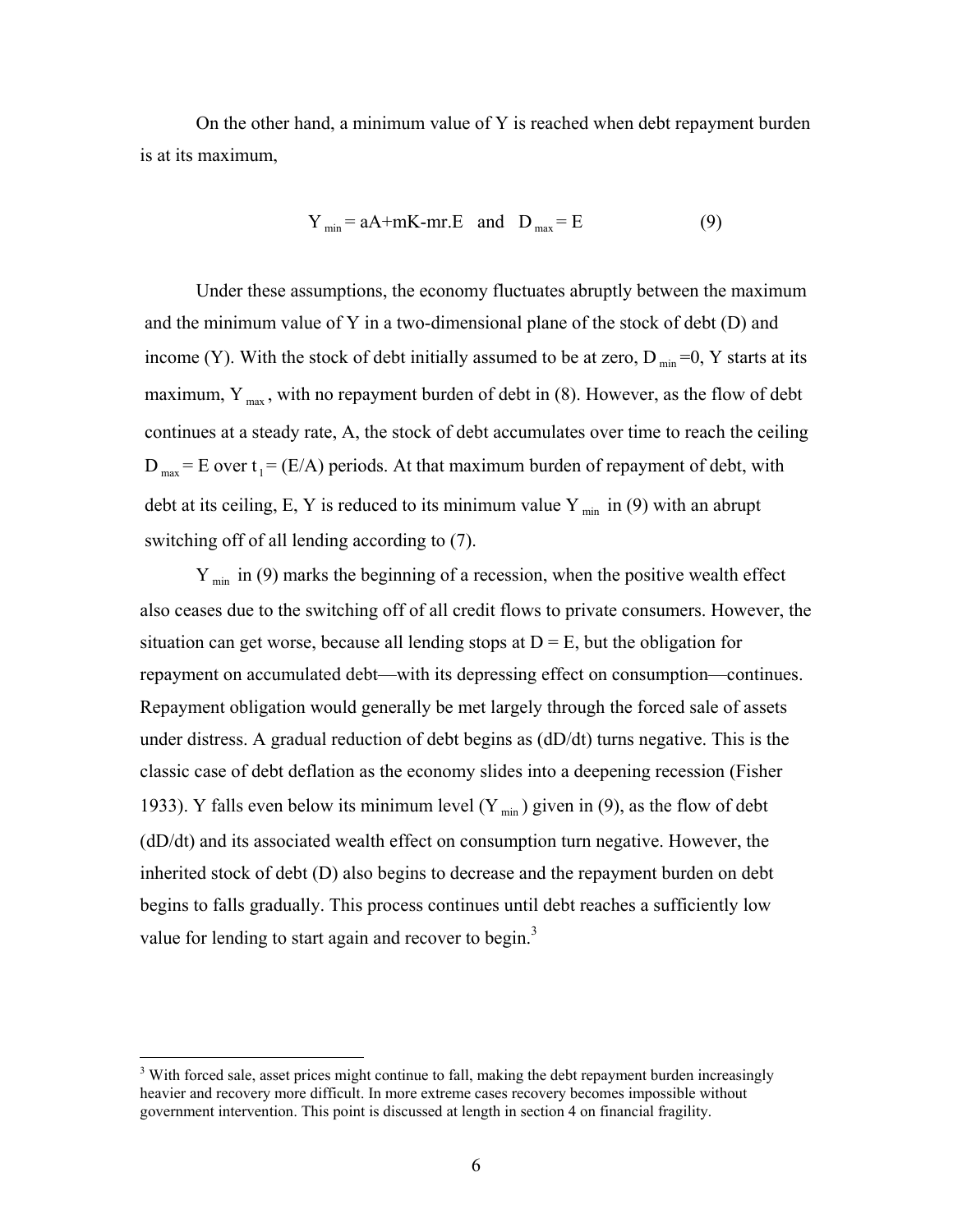The possibility of debt deflation is incorporated in the formal analysis by assuming that the economy switches instantly to a debt retirement mode at the rate B as soon as all flow of debt stops at the debt ceiling, i.e.,

$$
(dD/dt) = -B, B > 0 \text{ at } D = E.
$$
 (10)

Combining (6) and (10) it is easy to see that Y falls below even its earlier specified minimum value in (9) due to the operation of a negative wealth effect to yield an even lower minimum value, which lies below  $Y_{\text{min}}$  in (9) and is given by,

$$
Y_{Exr\min} = mK - aB - mrE.
$$
 (11)

However, as the stock of debt also begins to fall at the rate B and the repayment burden gradually eases, income begins to rise from that lowest level given by (11).

The argument can be summed up algebraically. Using (7) and (10) we represent the increasing and decreasing phases in the stock of debt over time as,

$$
D = tA, for t \le t_1,
$$
\n(12)

where  $t_1 = E/A$ ,

$$
D = (E - tB) = \text{for } t \ge t_1. \tag{13}
$$

From (6) we depict the time paths of Y as,

$$
Y(t) = aA - mr(tA) + mK , \text{ for } t \le t_1
$$
 (14)

$$
Y(t) = mK - mr(E - tB) - aB, \text{ for } t \ge t_1,
$$
 (15)

with an instantaneous switch between the two modes at time  $t=t<sub>1</sub>$  at D=E.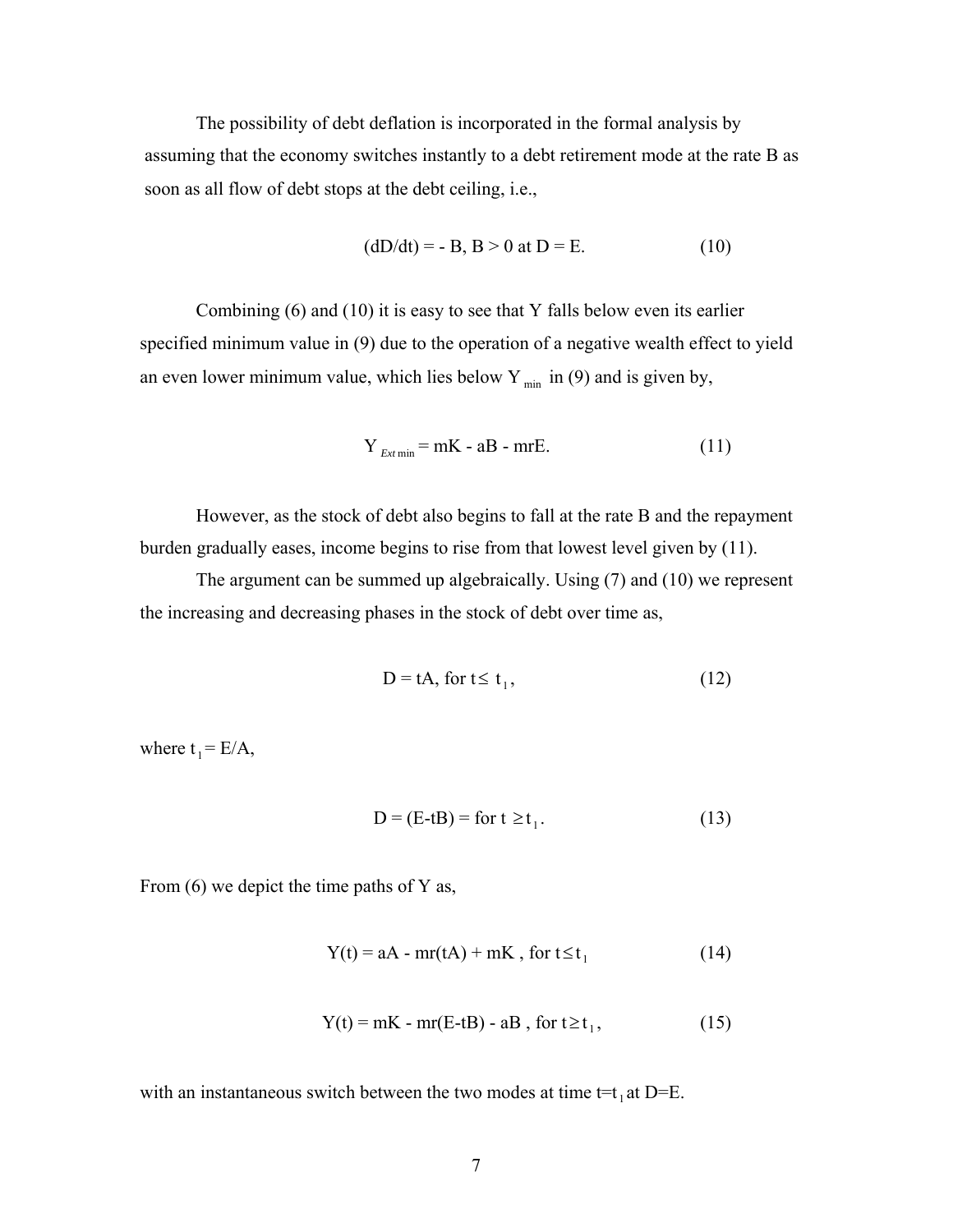Since from (12) and (14),  $(dD/dt) = A$  and  $(dY/dt) = - mTA$ , whereas from (13) and (15),  $(dD/dt) = -B$  and  $(dY/dt) = + mrB$ , it follows from the chain rule of differentiation that in both the increasing and decreasing phase of the stock of debt, the same slope, z, obtains between D and Y, i.e.,

$$
(dY/dD)=z=-mr.\t(16)
$$

The stock of debt increases for  $(E/A) = t_1$  periods and then it decreases for the next (E/B) = t<sub>2</sub> periods. Since, in general,  $A \neq B$ , it follows that  $t_1 \neq t_2$ , implying the duration of the two phases of increasing and decreasing debt might differ.

Geometrically the analysis is summarized in figure 1. Starting initially at zero debt, the behavior of debt and income over time can be seen by moving along the direction of the arrow on a two-dimensional plane in D and Y.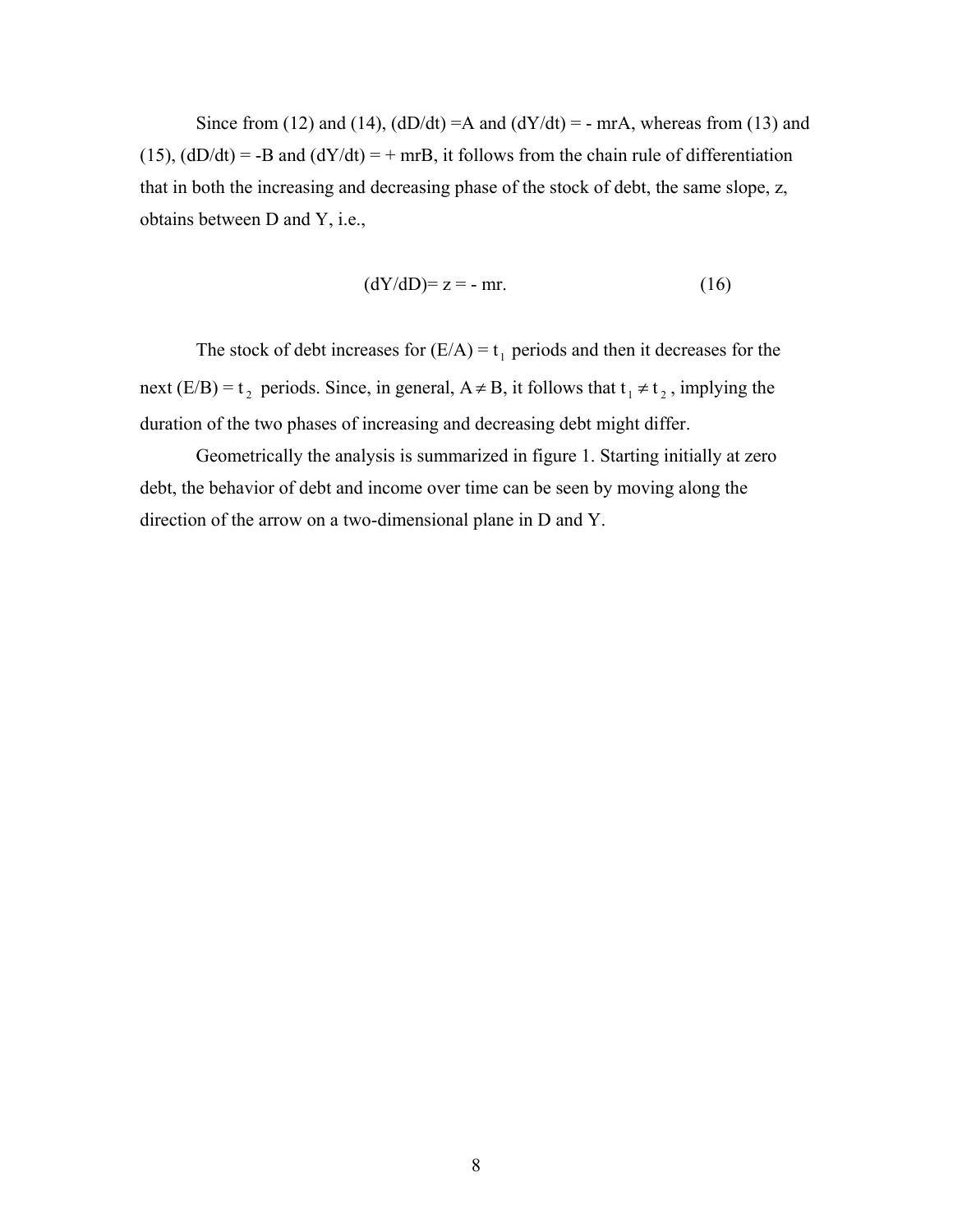# Diagram 1

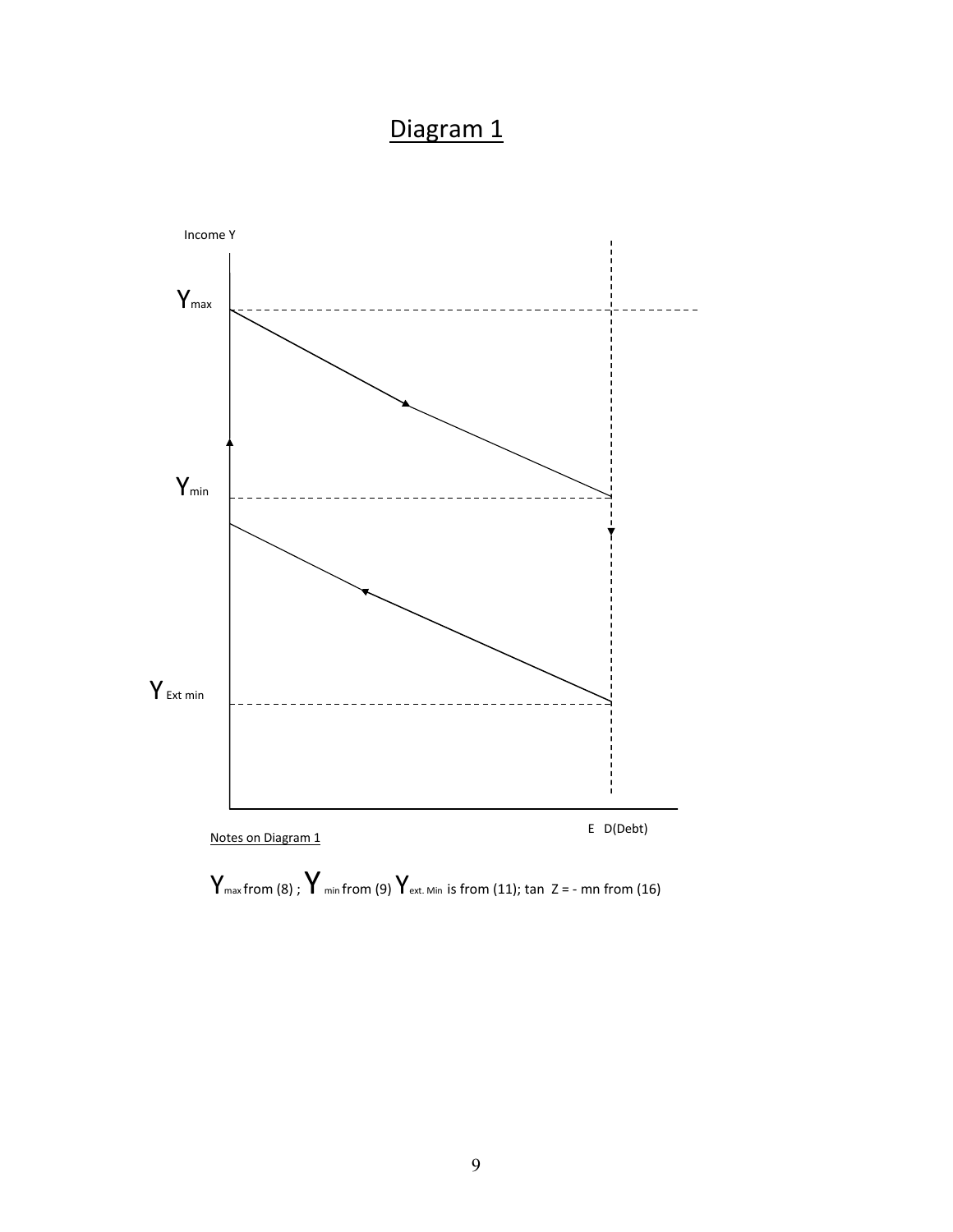### **III. SOME MODIFICATIONS OF LENDING BEHAVIOR**

Without pretense to realism, the above model schematizes a simple mechanism of fluctuations in debt and income based on a stock-flow approach. Higher positive flow of credit driven by capital gains stimulates consumption and income through higher aggregate demand, but, at the same time, exerts a depressing influence on demand through the repayment obligations on a higher stock of accumulated debt. This results in sustained oscillations similar to some earlier Keynesian models of endogenous business cycles, with the important difference that the present model emphases a mechanism working through consumption rather than investment (cf., Kalecki [1971], Kaldor [1960], and Goodwin [1951 and 1982]).<sup>4</sup>

The model postulates a crisis of confidence on the part of the lenders, as borrowers become overindebted and reach a debt ceiling. However, a most obvious flaw of the model lies in assuming that this ceiling to the stock of debt is arbitrarily given (at E) without any reference to either the ability of the borrowers to repay or the risk faced by financial institutions that leads to such a crisis of confidence. More plausibly the ceiling might be related to the ability of the borrowers to repay in relation to their income. In that case, the lenders face the risk of being caught in a debt trap, as the lending institutions fear that the borrowers can only service debt with further loans. When reduced to a single-period criterion for lending, the debt adjustment equation (7) can be reformulated defining a single-period condition for Ponzi finance as the credit ceiling, i.e., $5$ 

<sup>&</sup>lt;sup>4</sup> In business cycle models in the tradition of Kalecki and Keynes, the positive impact on aggregate demand of the flow of investment through the multiplier mechanism is counteracted by the depressing effect of capital stock on investment. Mathematically they generate limit cycles (Arrowsmith and Place 1982) or fluctuations from delayed response through mixed difference-differential equations (Minorsky 1969). It might be mentioned in this context that Lavorie and Godley (2000) made an interesting distinction between debt-burdened and debt-financed effective demand. A similar distinction operates here with the flow of new debt contributing positively and the stock of inherited debt contributing negatively to aggregate demand.

 $<sup>5</sup>$  Minsky (1975 and 1986) introduced a perceptive distinction among the three stages in the evolution of the</sup> financial structure of a firm, as it transits from hedge to speculative to Ponzi finance. Hedge finance allows firms to meet their repayment obligations from their expected regular flow of anticipated revenue; in speculative finance, firms still meet their obligations, mostly from anticipated revenue flows, but may need the occasional injection of "bridge finance" in some periods; in Ponzi finance, continuous outside financial injections are needed to meet obligations (Taylor 2004: 261–263). Note the distinction between speculative and Ponzi finance has been blurred in our one-period formulation.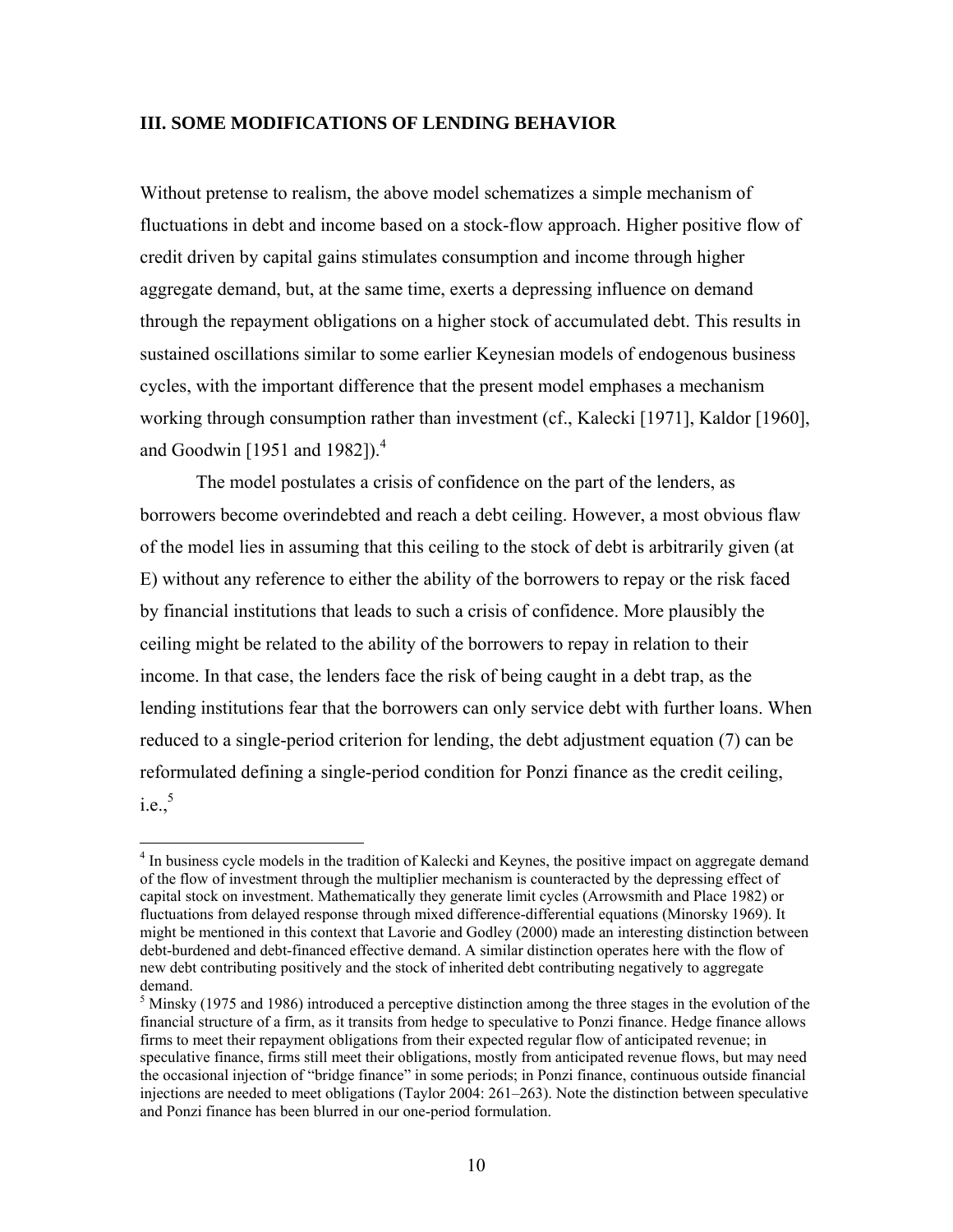$$
(\text{d}D/\text{d}t) = \theta(Y - \rho D), \theta > 0. \tag{17}
$$

In this simple one-period specification, the flow of credit continues to be positive and adjusted to the extent of the gap between income and debt-servicing obligations of each period, i.e.,  $(Y - rD) > 0$ . However, when this gap dwindles to zero, credit reaches its ceiling. Accordingly, the flow of credit stops and retirement of debt is governed by the equation,

$$
(dD/dt) = \theta \left[ Y - \rho \left\{ D \max - (dD/dt) \right\} \right] \tag{18}
$$

From (6) and (17), setting (dD/dt) =0, it can be seen that the maximum stock of debt is determined endogenously as,

$$
D = D_{\text{max}} = mK/(\rho + rm). \tag{19}
$$

Assuming that the initial stock of debt is minimum at zero, there is no repayment obligation. Consequently, the inflow of credit is maximum at that point and (6) implies income is maximum at Y=Y  $_{\text{max}} = \text{mK}/(1-\theta a)$  when D =D  $_{\text{min}} = 0$  at t=0. For an economically meaningful solution,

$$
Y_{\text{max}} > 0 \tag{20}
$$

implying,  $(1 - \theta a) > 0$ .

<u>.</u>

Inserting (6) in (17), the phase of increasing debt is seen to be governed by a firstorder differential equation,

$$
(1 - \theta a) (dD/dt) = -\theta (rm + \rho) D + \theta mK , \qquad (21)
$$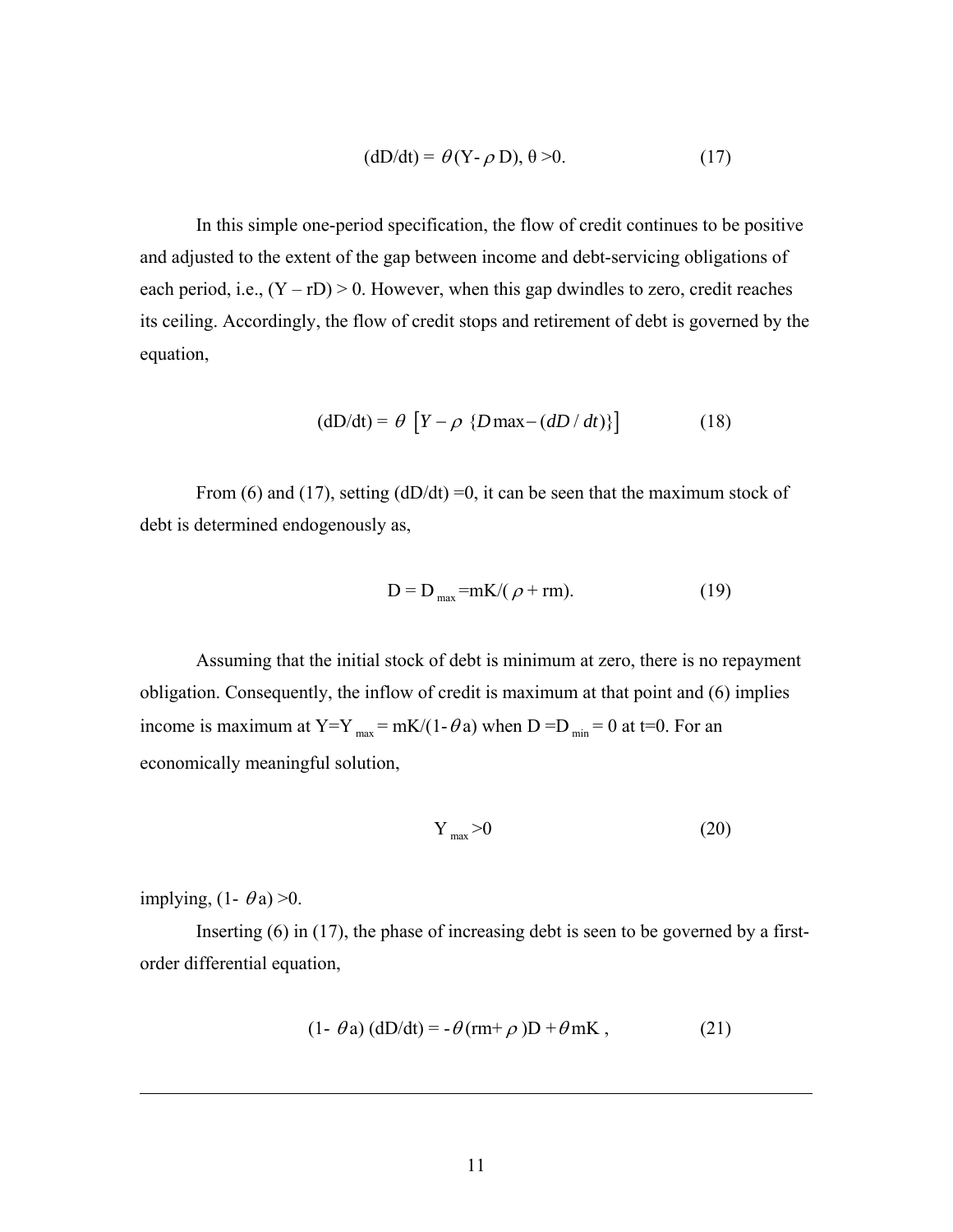having a solution

$$
D = D_{\text{max}} (1 - e^{-\lambda t}), \qquad (22)
$$

where  $\lambda = \theta (rm + \rho) / (1 - \theta a)$ .

Since in view of (20),  $\lambda > 0$ , it follows that at t =0, D= 0, but as t  $\rightarrow \infty$ , D  $\rightarrow$ D<sub>max</sub>.

Similarly, inserting (6) in (18), the phase of decreasing debt is guided by the differential equation,

$$
(1 - \theta \mathbf{a} - \theta \rho) (\mathbf{d} \mathbf{D} / \mathbf{d} \mathbf{t}) = - \theta r m \mathbf{D} - \theta \rho D_{\text{max}} + \theta m \mathbf{K}, \qquad (23)
$$

which reduces on simplification to

$$
(\text{d}D/\text{d}t) = \mu D - \mu D_{\text{max}}, \mu = \theta m r / [\theta(a + \rho) - 1]. \tag{24}
$$

Theoretically, debt asymptotically approaches its maximum governed by (22). We approximate by assuming that for a sufficiently large value of  $t = t_1$  debt is arbitrarily close to its maximum level and the system then goes into its debt repayment mode according to (24), until at  $t=t_2$  when debt again reaches its initial minimum value D= 0. In this case the particular solution to (24) can be written as,

$$
D = D_{\text{max}} \left[ 1 - e^{\mu(t - t_2)} \right], \ t_2 \ge t > t_1. \tag{25}
$$

As t increases to  $t_2$ , the stock of debt, D, gradually decreases from its maximum to its minimum value of 0 at  $t = t_2$  provided  $\mu > 0$ , implying

$$
\theta(\mathbf{a}^+\rho) > 1. \tag{26}
$$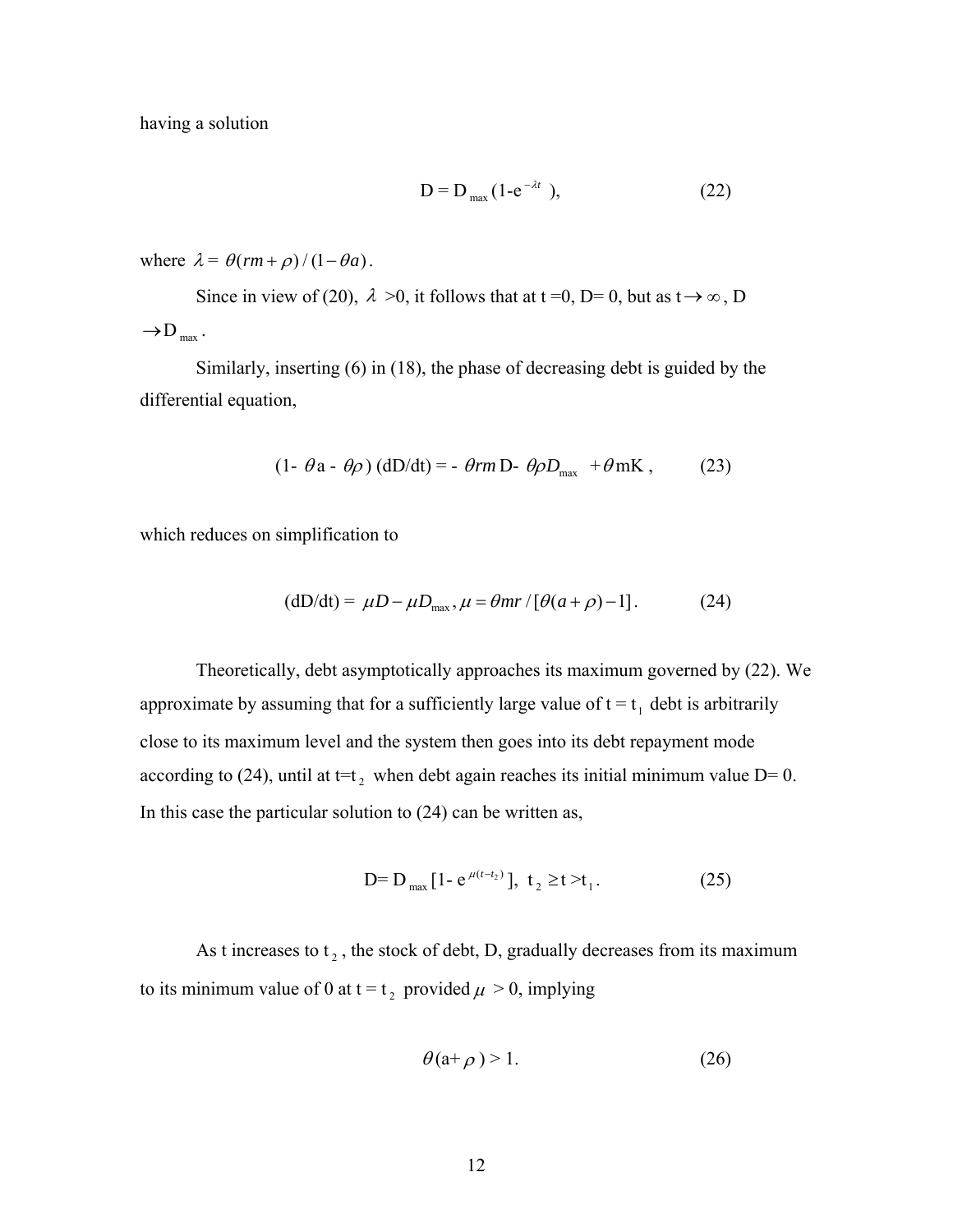Thus starting initially ( $t=0$ ) at D=0, debt asymptotically approaches its maximum level D<sub>max</sub>, coming sufficiently close to it as t becomes arbitrarily large at  $t = t_1$ , when the phase of reduction in debt commences in conformity with (24) to return ultimately to the zero debt situation at  $t = t<sub>2</sub>$ . Therefore, despite the postulated modifications in lending behavior, the qualitative nature of the debt cycle remains similar to the simpler case depicted in diagram 1, provided inequalities (20) and (26) are satisfied.<sup>6</sup>

These inequalities can be economically interpreted within the Keynesian framework of demand-determined output. Given the magnitude of the multiplier (m), the parameter a  $(=c<sub>2</sub> w)$  captures the wealth effect operating through capital gains and the increase in debt-financed consumption, while  $\theta$  governs the speed with which debt increases. Consequently, the product term  $\theta$  a governs the increase in debt and consumption, which has to be less than unity for the income-generation process to be stable (condition 20). Similarly, inequality (26),  $\theta \rho$  > (1- $\theta$ a), ensures that repayment has to exceed saving from the wealth effect on output for the process of debt reduction to be effective.

### **VI. FINANCIAL FRAGILITY AND CRISIS**

During the alternating phases of expansion and contraction in economic activity depicted in the preceding sections, the financial system providing credit also undergoes simultaneous changes. Paradoxically, the fragility of the financial system usually increases during the phase of rising income and debt. The expansionary phase encourages a general state of economic optimism and "conventions" (Keynes 1937) gain ground that this is going to be the normal state of the economy that can be extrapolated into the future. Consequently, actors in the economy are encouraged to borrow and lend more freely. This tendency is further strengthened by the rising asset prices that typically accompany expansion. Not only the financial positions of firms and households in the real sector, but also various (especially nonbank) institutions in the financial sector

<sup>&</sup>lt;sup>6</sup> The volume of debt switches from an increasing to a decreasing mode at  $t_1$  and the abruptness is still present at that point  $t_1$ .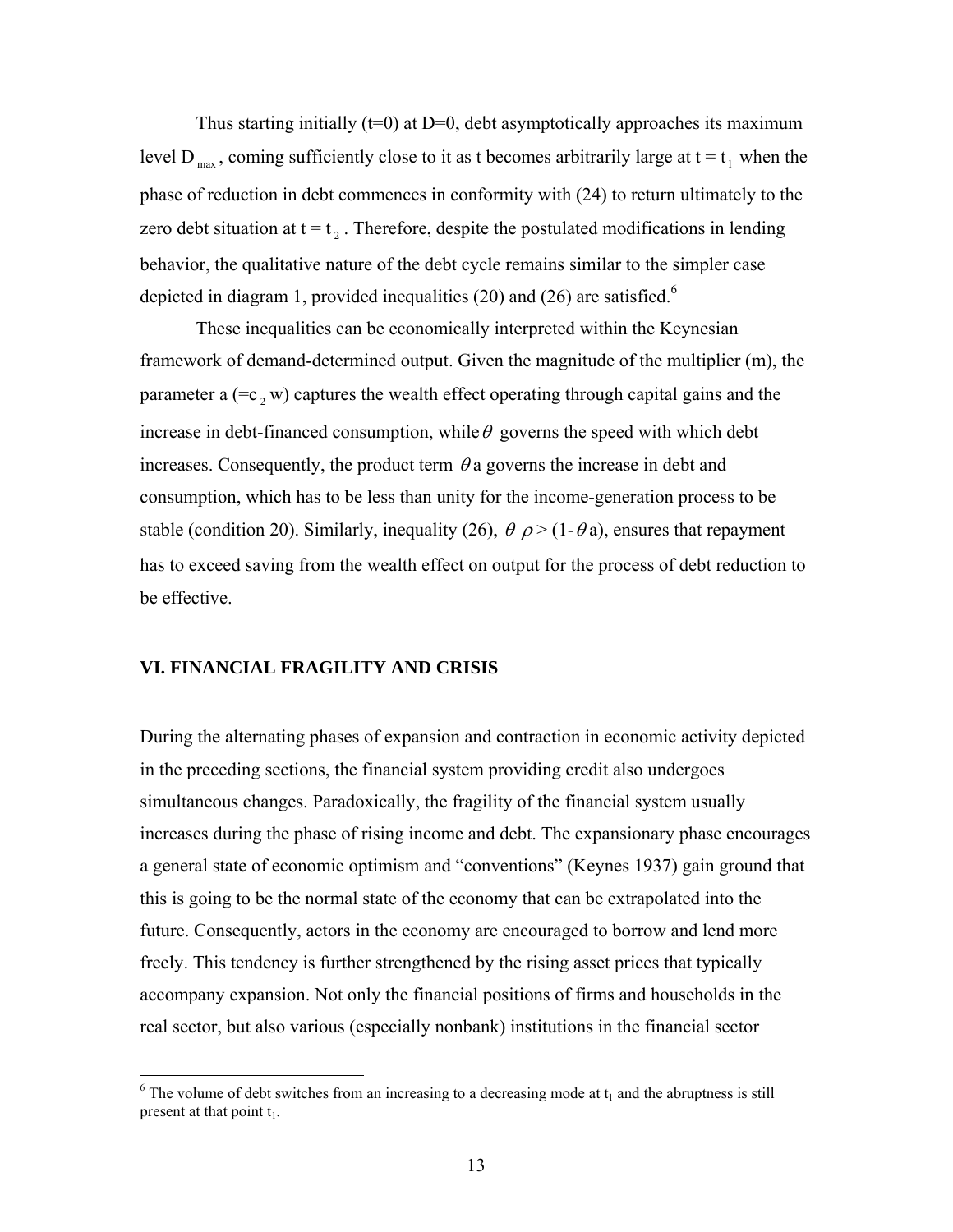undergo change as they come to rely increasingly on sustained capital gains as the normal state of affairs.<sup>7</sup>

This may be viewed as a process of transition towards Ponzi finance for the macroeconomy (Minsky 1986). $8$  The evolution towards Ponzi finance through rising asset prices affects both the real and the financial sector of the economy. Borrowers tend to overborrow in relation to their income because they hope to more easily meet repayment obligations out of capital gains. Financial firms, too, feel more solvent due to rising values of assets on their balance sheet and lend more liberally by relaxing the standards of scrutiny. This process is sustained on a macro scale so long as capital gains are not actually realized, but generate sufficient economic optimism for both borrowers and lenders to take increasingly fragile financial positions characterized by increased indebtedness.<sup>9</sup>

As the optimistic view of "business as usual" continues, even the fear of unforeseen negative shocks in the future tends to recede to the background and less liquidity is held by the financial firms as a precaution against an unknown future (cf., Chiarella and Flaschel [2000]). In more conventional terms, this results in a downward shift of the (Keynesian) liquidity preference, but with the important difference that it is mostly the liquidity preference of the financial firms—and not that of the general public—that begins to make the financial system fragile at its core. In particular, unregulated by a monetary authority capable of acting as a "lender of last resort," financial firms continue to expand their operations through various innovative arrangements characterized by increasingly interlocked assets and capital structures of

 $<sup>7</sup>$  As already stated (see note 2), the model of the "great moderation" of the Fed was based on this</sup> assumption. For a critical summary view of this received wisdom, see also Foster and Magdoff (2008). In a complex financial system, nonbank financial firms like mutual funds and mortgage banks may increase their leverage ratio and hold securities issued by other financial firms (guaranteed by credit rating agencies and insurance companies) in the capital base as a close substitute for liquidity. At the end of 2007, Fannie Mae and Freddie Mac had astoundingly high leverage ratios of 65 times and 79 times, respectively, while the leverage ratio of all the five big investment banks in the United States (Merrill Lynch, Lehman Brothers, Bear Stearns, Morgan Stanley, and Goldman Sachs) hovered anywhere between 33 and 26 times (Chitale 2008: 22).

 $8$  Minsky's explanation on this point runs mostly in terms of investment behavior of firms in the real sector, and many formal modeling exercises followed similar routes (e.g., Taylor and O'Connell [1985]). However, the recent crisis once more made clear a familiar pattern from several past experiences. Financial crisis often precedes a crisis of the real sector suggesting that the fragility of financial firms might proceed faster than that of households and firms in the real sector.

 $9^9$  Bhaduri, Laski, and Riese (2006) makes an attempt at modeling along these lines.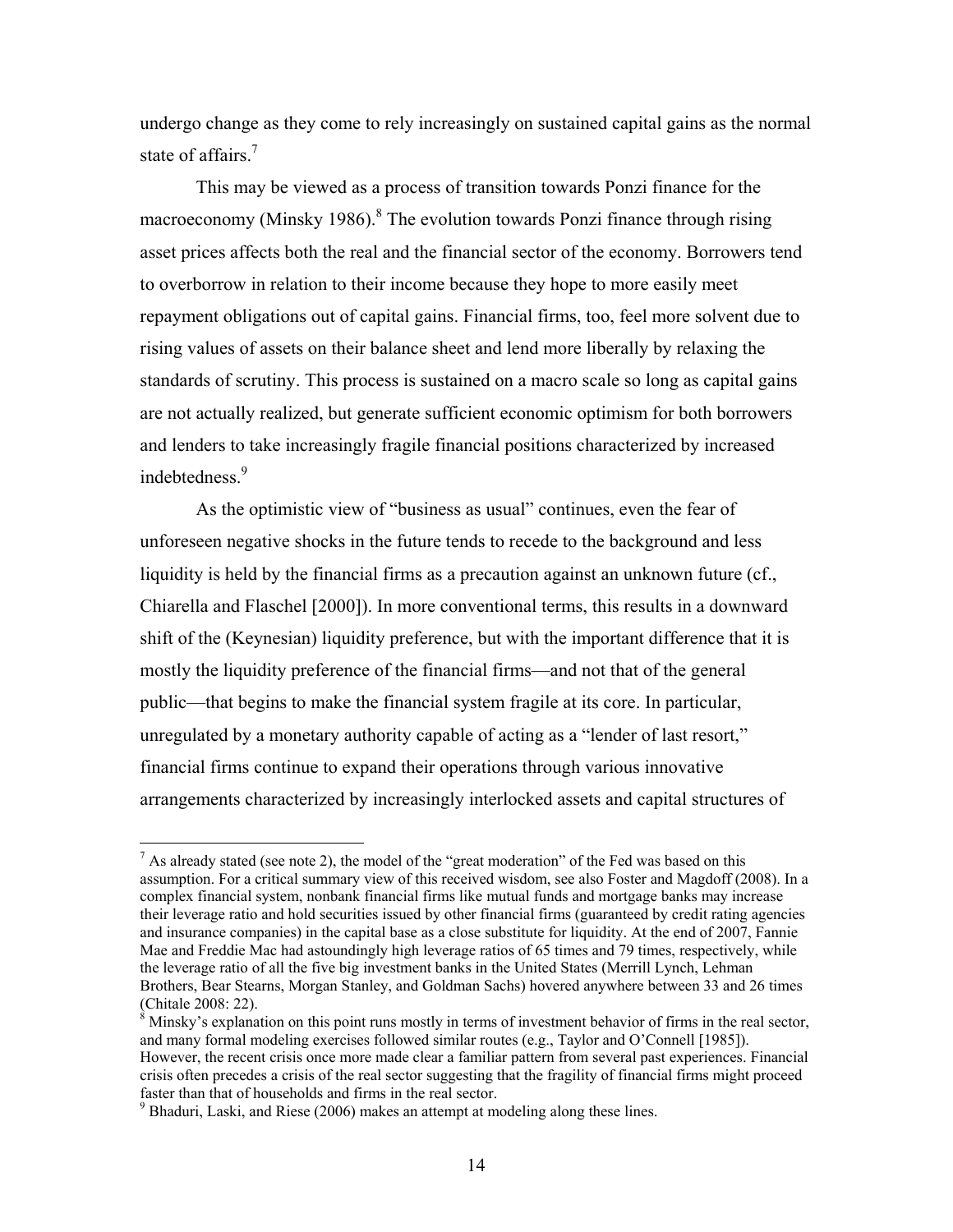mutual guarantees and insurances without sufficient liquidity in reserve.<sup>10</sup> The situation of rapid expansion of credit further strengthens the boom conditions and the belief that this indeed is the normal state of affairs reflecting "economic fundamentals." However, the possibility of a financial meltdown hovers below the surface, because even a relatively small (in relation to the total volume of credit advanced) unexpected default in obligations would force the concerned financial institutions to raise liquidity immediately to sustain the scheme of mutual guarantee. Paradoxically, a high degree of homogeneity in optimistic expectations formed by the ruling conventions of good times worsens the problem because most other firms (due to their homogeneity in expectations) are similarly overextended and are not in a position to provide short-term internal liquidity to the system as buyers of financial assets. The concerned financial firm trying to cover the defaulted loan is then forced to sell assets immediately, under distress, in a market with relatively few buyers.

We assume that some unanticipated fraction, q, of the volume of loans advanced is defaulted, resulting in additional demand for liquidity. We denote this additional amount of liquidity required by lending financial institutions as L, which would be larger the greater the extent of default (q) and the higher the leverage of the concerned financial firms facing default. Moreover, for any given state of uncertainty, when the level of asset prices (p) is lower, the substitution against liquidity in favor of assets in the capital base of lending firms is stronger. In turn, this results in an intricately interlocked capital structure among financial firms that is capable of creating a widespread "correlation effect." While it raises the amount of liquidity required (L) in case of default, there would be fewer interlocked financial firms wanting to part with their liquidity. This complex financial structure is formally represented as,

$$
L = \psi \left( \frac{1}{q}, x, \frac{1}{p} \right), \tag{27}
$$

 $10$  For instance, an elaborate system of shadow banking populated by mutual funds, mortgage banks, brokerage institutions, etc. developed in the United States that provided credit substitutes without intermediation of banks. This shadow banking system has been described as having the characteristics of "complexity" and "tight coupling" (Bookstaber 2007). The former relates to the mutual interlocking of balance sheets and assets, and the latter resembles production on an assembly line where little time is left for correction or slow adjustment of portfolios and capital structures, mainly because of the interlocked nature of the assets.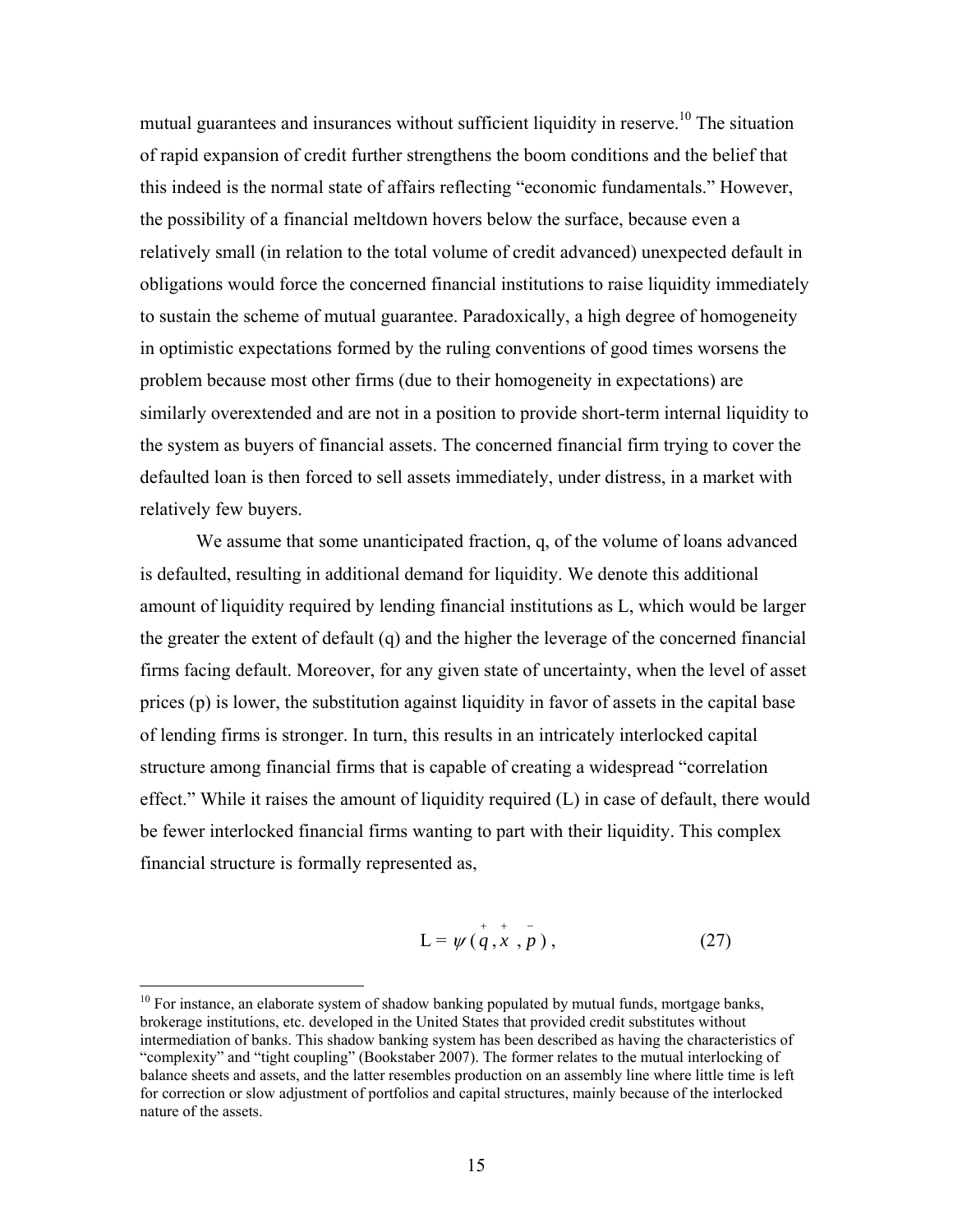where sign over the relevant variable indicates the sign of its partial derivative.

Assuming a composite asset for simplicity, the volume of that composite asset to be supplied to the market for sale is  $(L/p)$  where  $p =$  the price level of the composite asset. The additional supply of assets to the market for sale (due to default) is given by,

$$
\Delta A_s = L/p \tag{28}
$$

A stylized representation of the demand for assets in the market would typically include two types of traders —the "value traders," who consider the current price level of asset (p) in relation to its long-term value guided by "fundamentals" $(\pi)$ , and the "trend" traders," who focus on the short-term trends in the price of assets (dp/dt). Thus, if (p- $\pi$ ) $>0$ , value traders consider assets to be overvalued and tend to be bearish. However, despite value traders' bearishness, the price may continue to rise if their bearishness is outweighed by the trend traders' bullish sentiment that prices would continue to rise in the near future.<sup>11</sup> When most value and trend traders share a similar bullish or bearish sentiment, market sentiments appear relatively homogeneous; when divided, guessing the average sentiment that prevails in the market becomes the central concern of traders in the stock exchange (Keynes 1930 and 1964).<sup>12</sup>

The demand for assets in the stock exchange is represented by the equation,

$$
A_{D} = F [(p - \pi), (dp/dt)], \qquad (29)
$$

where, for reasons explained above, the partial derivative of the first argument pertains to value traders,  $F_1$  <0, and that of the second argument relates to trend traders,  $F_2$  > 0.

 $11$  Friedman (1953) ignored the role of trend traders in the market to claim that profitable speculation is always stabilizing.

 $12$  The averaging procedure followed by players in a market of divided expectations (according to Keynes) is analogous to guessing the winner of a "beauty competition." Each player chooses the prettiest face, not according to his own criterion, but by guessing what the "average" voter would consider to be the prettiest face and then, as further refinement, guessing the average of this average and so on. Taylor (2004) provides a lucid account.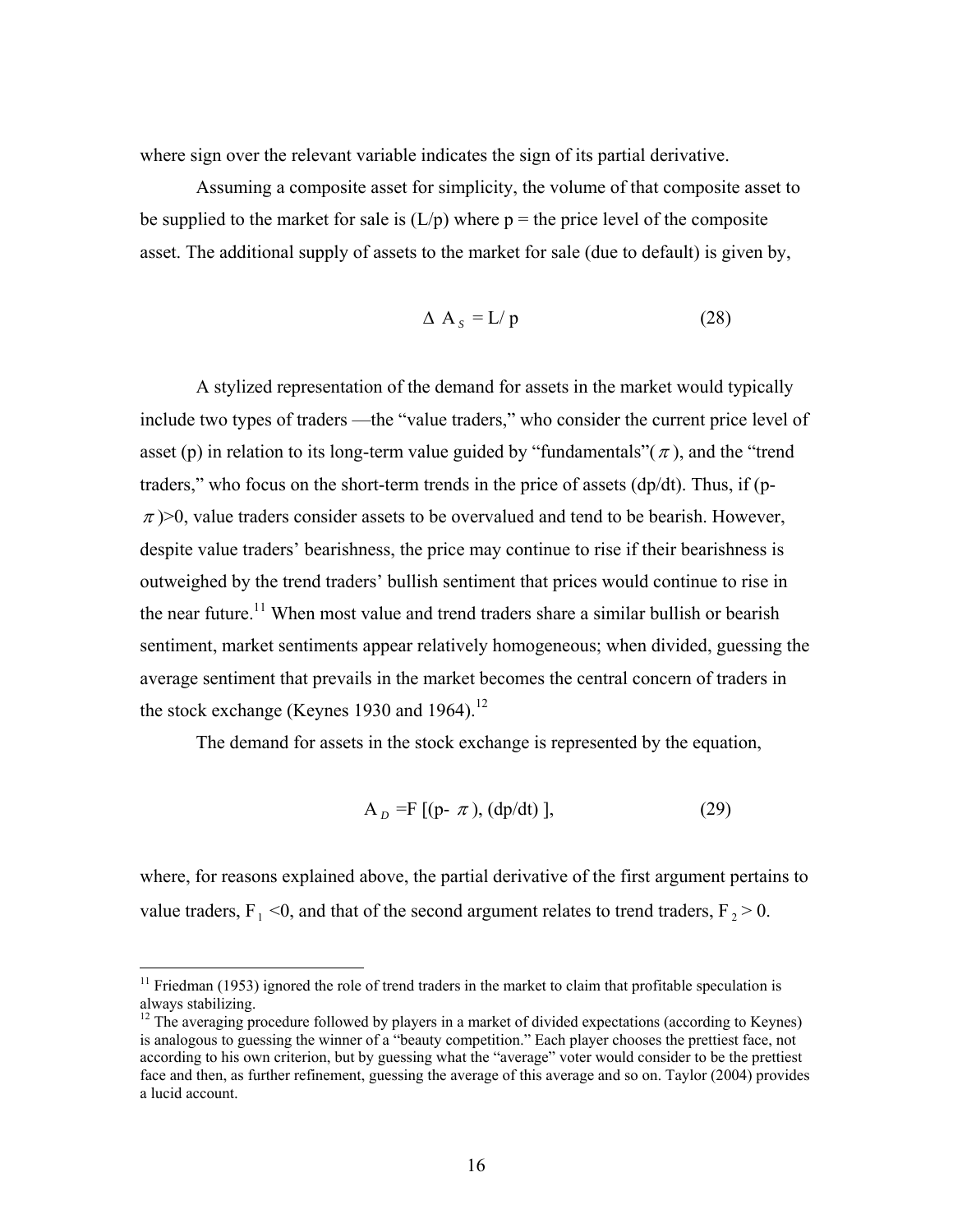We postulate (not necessarily realistically!) that the system has an equilibrium at  $p=\pi$ , a constant for simplicity of exposition. This implies  $A_p = F[0,0] = A_s$  at  $p=\pi$ . Thus, in the equilibrium state so defined, trend traders are inactive and the value traders' demand price for assets at discounted future profits is  $\pi$ , which equals the supply of assets A<sub>s</sub> (i.e., the market trades without expectations of capital gains or losses at prices determined exclusively by fundamentals).

The movement in an asset price around equilibrium depends on the excess demand and supply created by default, depicted by the asset price adjustment equation,

$$
(\text{dp/dt}) = -\gamma \left[ \Delta A_D - \Delta A_S \right], \gamma > 0. \tag{30}
$$

Inserting (27), (28), and (29) into (30) and totally differentiating, we obtain,

$$
d(dp/dt)/dp = \gamma \{[F_1] + [L(1-\eta)/p^2]\} / (1-\gamma F_2),
$$
 (31)

where  $\eta = (p / L)(\partial L / \partial p) \le 0$ .

It might not be implausible to assume that the speed of asset price adjustment,  $\gamma$ , in a modern stock market is sufficiently high to make the denominator in the expression on the right-hand side of (31) negative, i.e.  $(1-\gamma F_2)$  < 0. Consequently the stock market would be stable around the postulated equilibrium provided the numerator of that expression is positive, i.e.,

$$
[F_1] + [L(1-\eta)/p^2] > 0 \tag{32}
$$

Thus, the necessary and sufficient condition for stability boils down to,

$$
1 - \eta > - (F_1 p^2 / L). \tag{33}
$$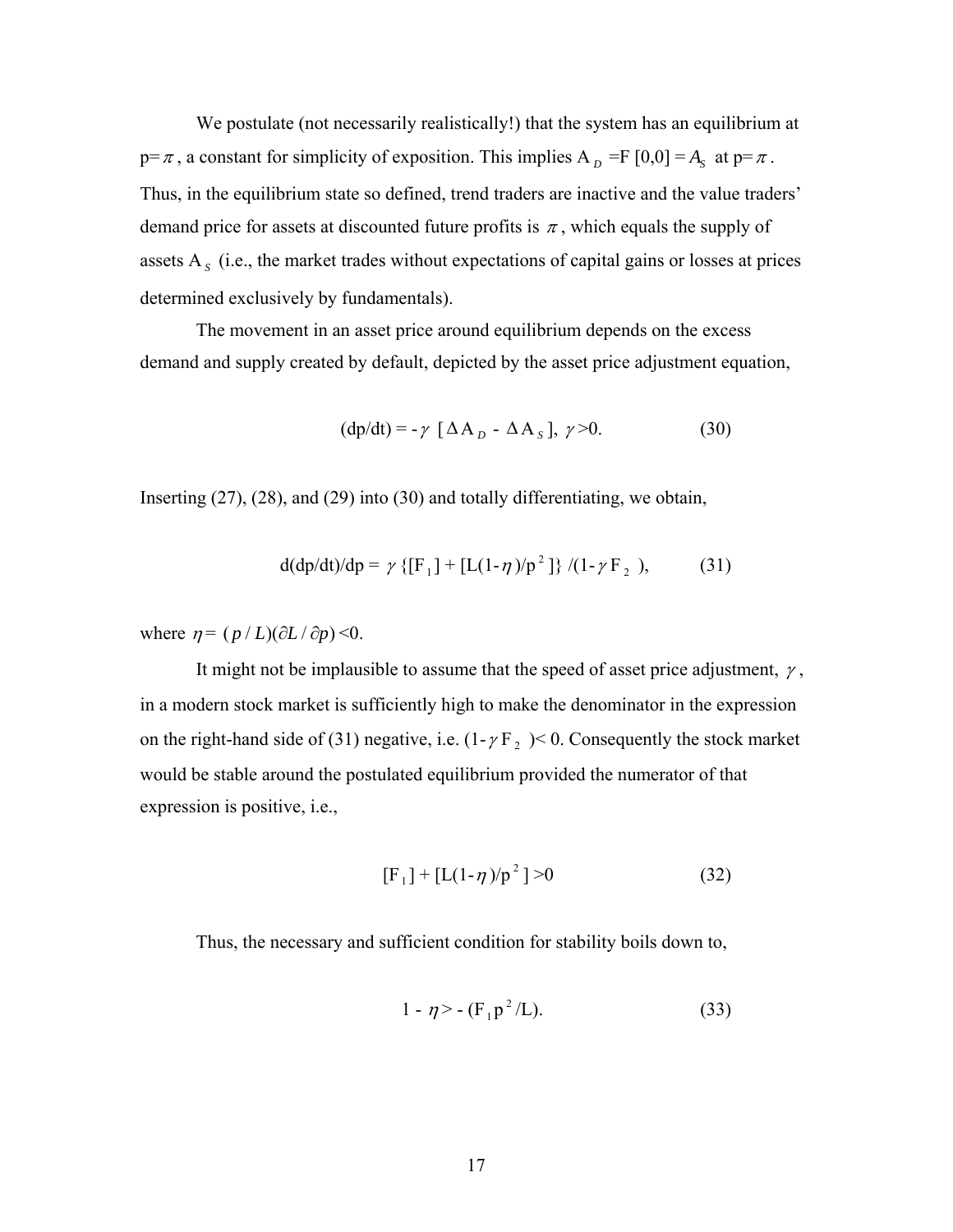Since  $\eta$  is negative, the left-hand side of (33) is unambiguously positive; so is the right-hand side because  $F_1$  <0. However, other things held constant, the right-hand side decreases in value as L becomes larger, i.e., higher demand for liquidity tends to destabilize the market. Similarly, lower asset prices also tend to destabilize.

The slope on the left-hand side of equation (31) measures the rate of change of price (dp/dt) in response to an increase in the price level (p). In other words, the stability of the asset market requires the rate of increase in asset prices to be lower as the price level of the asset goes higher.

The stability condition is easily seen in the one-variable phase diagram, below.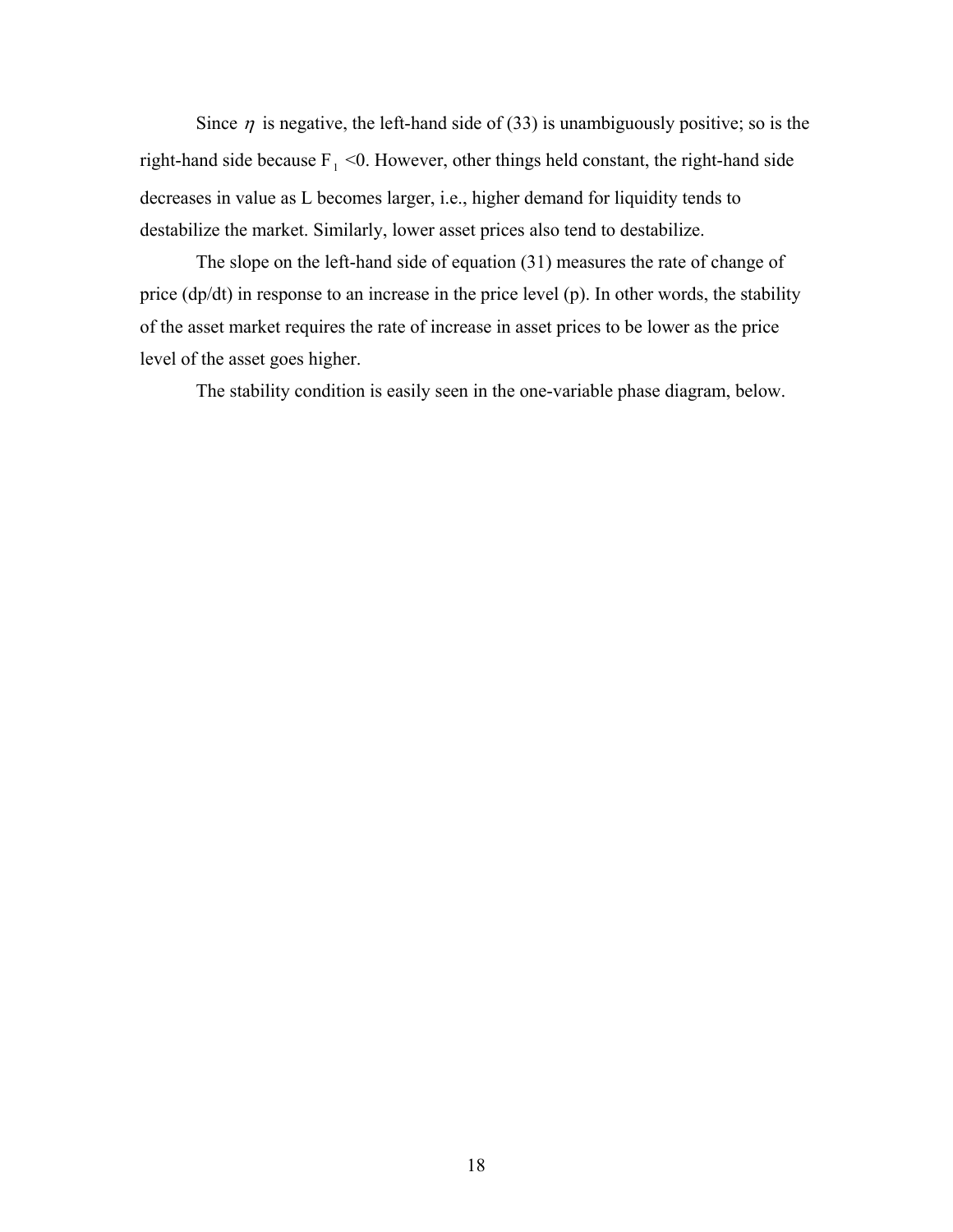# Diagram 2



Note on Diagram 2

 $\overline{a}$ 

The system is (locally) stable (unstable) at  $p^*$  provided the slope at  $p^*$  given by (31) or (35) is negative (positive)

## **V. SUMMING UP: MODELS AND REALITY**

At the outset of this paper it was pointed out that loss of confidence either in or by the financial sector invariably emerges as the prominent symptom in most financial crisis.<sup>13</sup> This is hardly surprising because trust and mutual confidence are essential public goods for the smooth functioning of a modern financial system. This paper attempted to probe

<sup>&</sup>lt;sup>13</sup> This experience of collapse of confidence has repeated itself many times in different episodes (Rogoff and Reinhart 2008).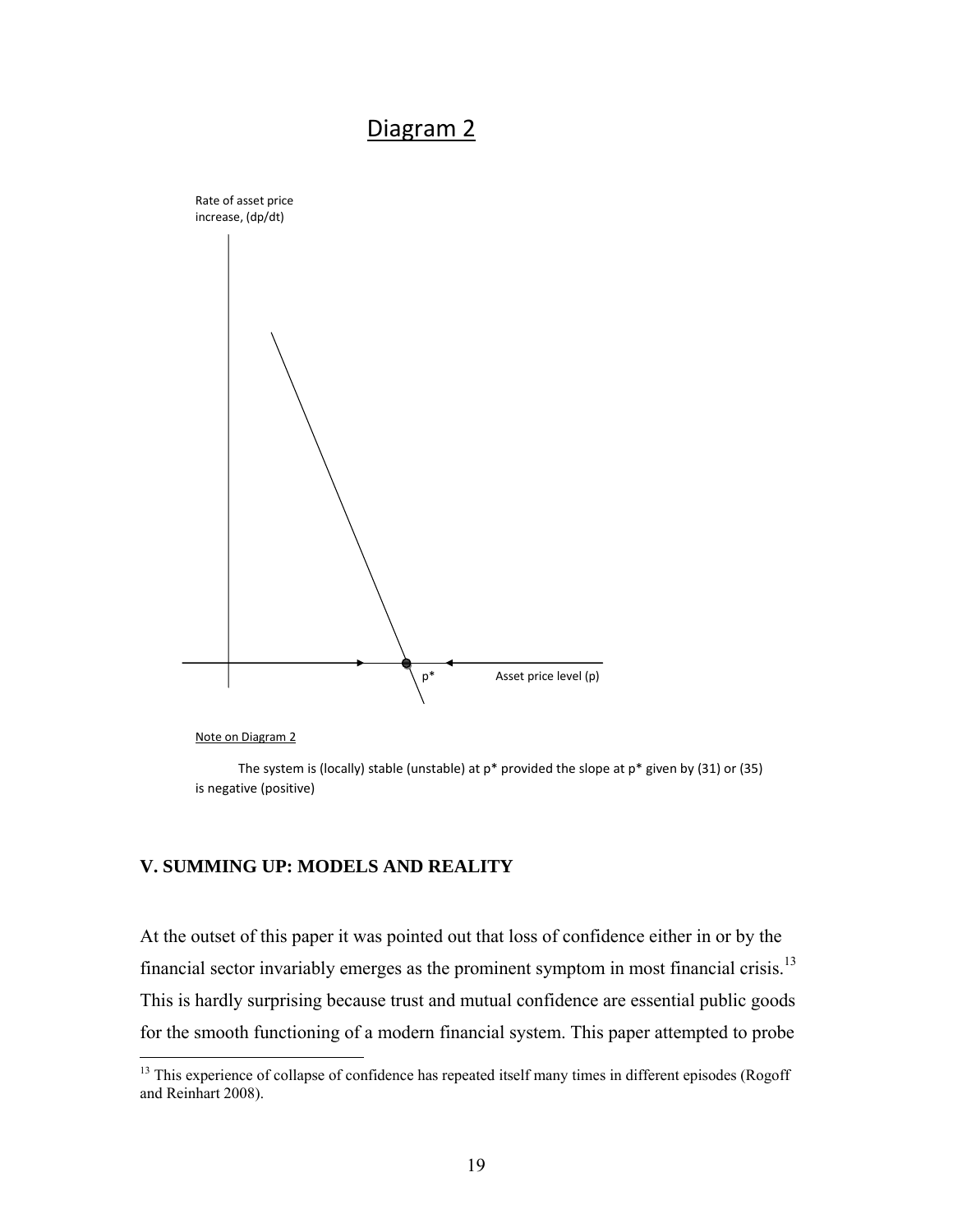deeper into this general idea by showing how loss of confidence can arise in two analytically distinct ways. The simple model constructed in sections II and III depict how the financial sector might lose confidence in an overindebted public that is increasingly overburdened with debt in relation to income. In contrast, the argument of section IV proceeds along a less traveled route. It traces the collapse of confidence to a "fragile" financial sector itself, as it becomes increasingly incapable of coping with its contingent liquidity requirements due to overlending. In reality, these two routes are intertwined because overborrowing cannot take place without overlending and vice versa; yet, it might be useful to separate them analytically both for a better understanding of particular events and for informed policy discussions.

To avoid misunderstanding it should be emphasized that the present paper does not deal with any other source of loss of financial confidence that might arise from growing international indebtedness. However, in some ways the country concerned resembles an overindebted borrower discussed in sections II and III, but it has several other dimensions, like exchange rate speculation, international power relations, etc., so that the analogy must not be misleadingly overstretched.

The loss of confidence in an overburdened borrower would arise in an extreme case when, as a special case of Ponzi finance, the borrower tries to borrow simply to repay loans, defining the credit ceiling in section III. Nevertheless, so long as income grows sufficiently, this credit ceiling might never be reached. The debt-financed consumption model developed here accommodates income growth mostly through the expansion of aggregate demand caused by credit expansion linked to capital gains. This underplays (for reasons of exposition) the role of credit and the possible impact of the "wealth effect" on investment. However, in so far as investment is also influenced by changing asset values and impacts on the growth of income, the model is incomplete and extension in this direction might be crucial for characterizing a crisis, even one of exclusively domestic origin.<sup>14</sup> While several important issues (like the impact of the

1

<sup>&</sup>lt;sup>14</sup> Valuation of real, as well as financial, assets influence investors' decision of acquisition versus physical investment in new capacity. This original suggestion by Keynes's "two price theory of investment" was reformulated subsequently by Tobin (1969), but without complications arising from capital gains. Minsky (1975 and 1986) reinterpreted it by accommodating the possibility of capital gains and changing expectations, which, in turn, affect investment. The present analysis does not try to model investment behavior in any serious way.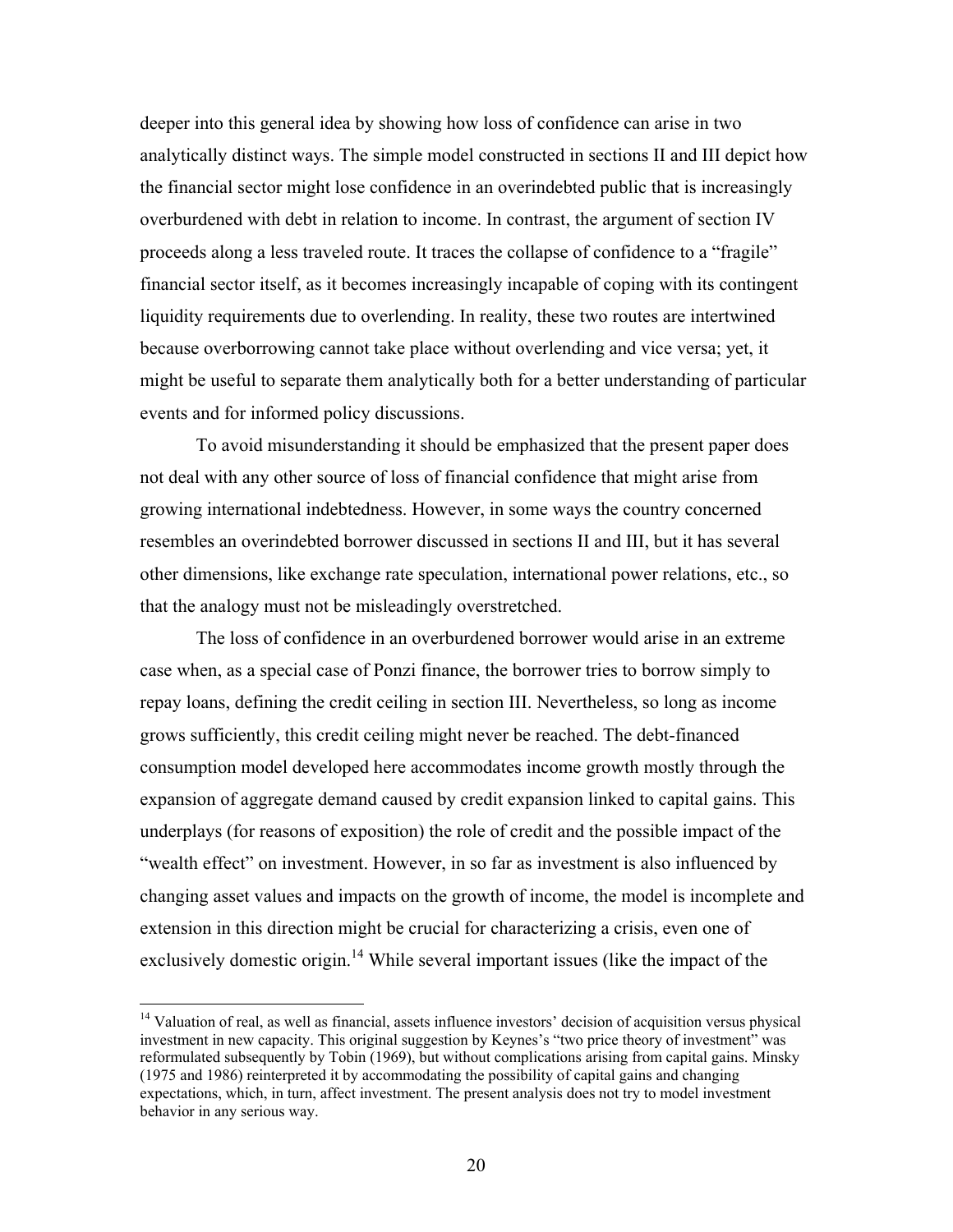wealth effect on investment affecting income growth or problems of external indebtedness affecting, in particular, the stability of the exchange rate) have been deliberately left out of our formal analysis, the usefulness of a limited model of this kind should perhaps be judged differently. Its intention is not to represent reality—even imperfectly—but to isolate analytically the working of some crucial mechanisms. The mechanism highlighted in this paper suggests that the fragility of the financial system emerges for the very prosperity of the real economy placing the goods- and servicesproducing real sector and its accompanying financial sector in an awkward juxtaposition in the unregulated market economy.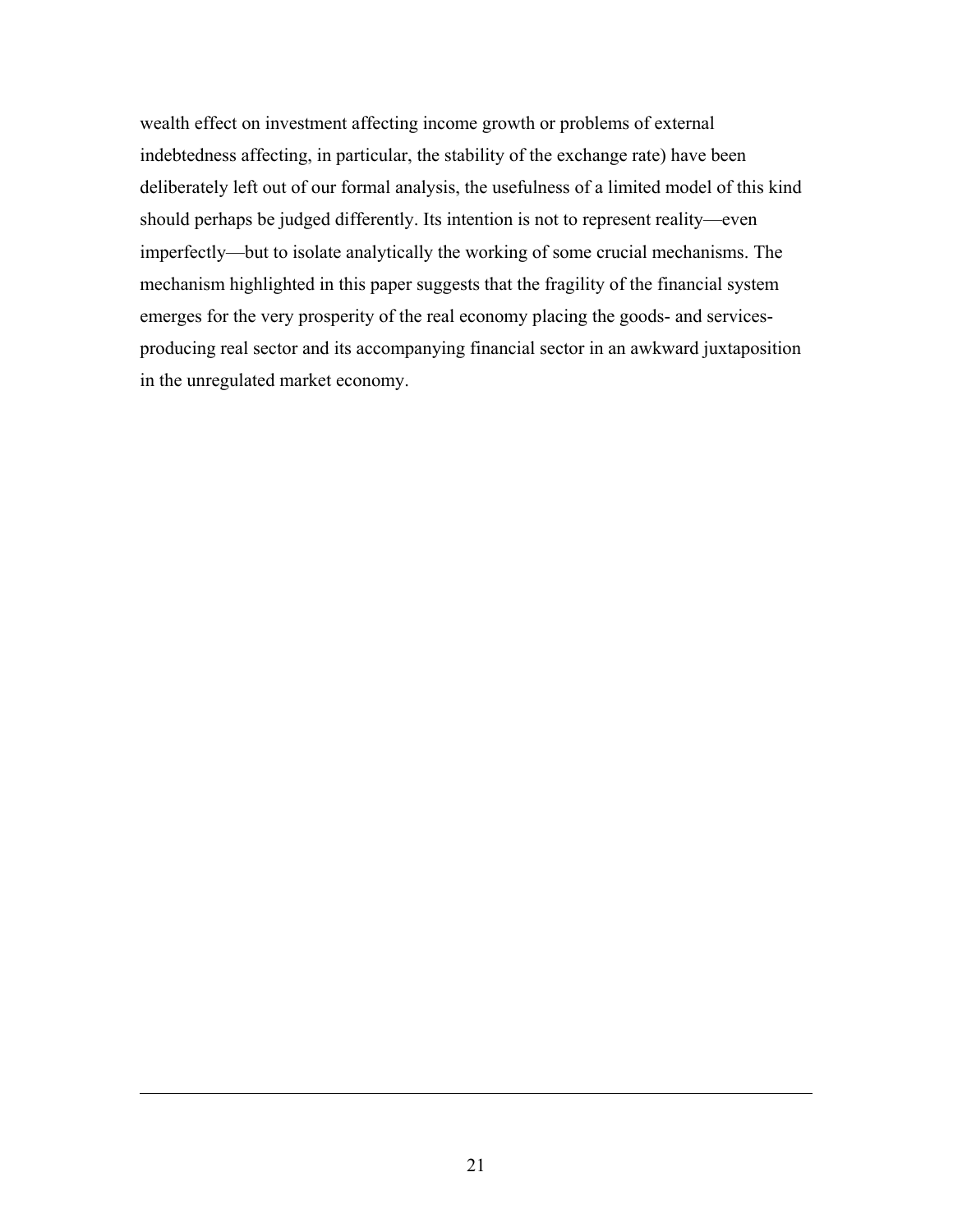#### **REFERENCES**

- Arrowsmith, D.K., and C.M. Place. 1982. *Ordinary Differential Equations*. London: Clapham and Hall.
- Baker, D. 2006. "The menace of unchecked housing bubble." *Economists' Voice,* March. Berkley Electronic Press. Available at: www.bepresscom/ev.
- Bhaduri, A., K. Laski, and M. Riese. 2006. "A model of the interaction between the real and the virtual economy." *Metroeconomica* 57(3): 412–427.
- Bookstaber, R. 2007. *A Demon of Our Own Design.* Hoboken, NJ: John Wiley and Sons.
- Campbell, J., and J. Cocco. 2006. "How do house prices affect consumption? Evidence from micro data." Working Paper 11534. Cambridge, MA: National Bureau of Economic Research (NBER).
- Chiarella, C., and P. Flaschel. 2000. *The Dynamics of Keynesian Monetary Growth*. Cambridge, UK: Cambridge University Press.
- Chitale, M. 2008. "Seven pillars of the U.S. financial crisis." *Economic and Political Weekly,* November 1: 20–24.
- Dayan, K.E., and D.M. Maki. 2000. "Does stock market wealth matter for consumption?" Mimeo, Federal Reserve Board of Governors.
- Fisher, I. 1933. "The debt deflation theory of great depressions." *Econometrica* 4(3): 337–357.
- Foster, J.M., and F. Magdoff. 2008. "Financial implosion and stagnation." *Monthly Review* 60(7): 1–29.
- Fox, J. 2009a. *The Myth of the Rational Market*. New York: Harper.
- ————. 2009b. "The Myth of the Rational Market: The Path of a Powerful Idea." *Time*  173(24): 43–46.

Friedman, M. 1953. *Essays in Positive Economics*. Chicago: University of Chicago Press.

Godley, W. 2001. "The developing recession in the United States." *Banca Nazionale del Lavoro* 54(219): 417–425.

————. 2002. "The case for a severe recession." *Challenge* 45(2): 27–51.

Goodwin, R.M. 1951. "Non-linear accelerator and the persistence of the business cycle." *Econometrica* 19(1): 1–17.